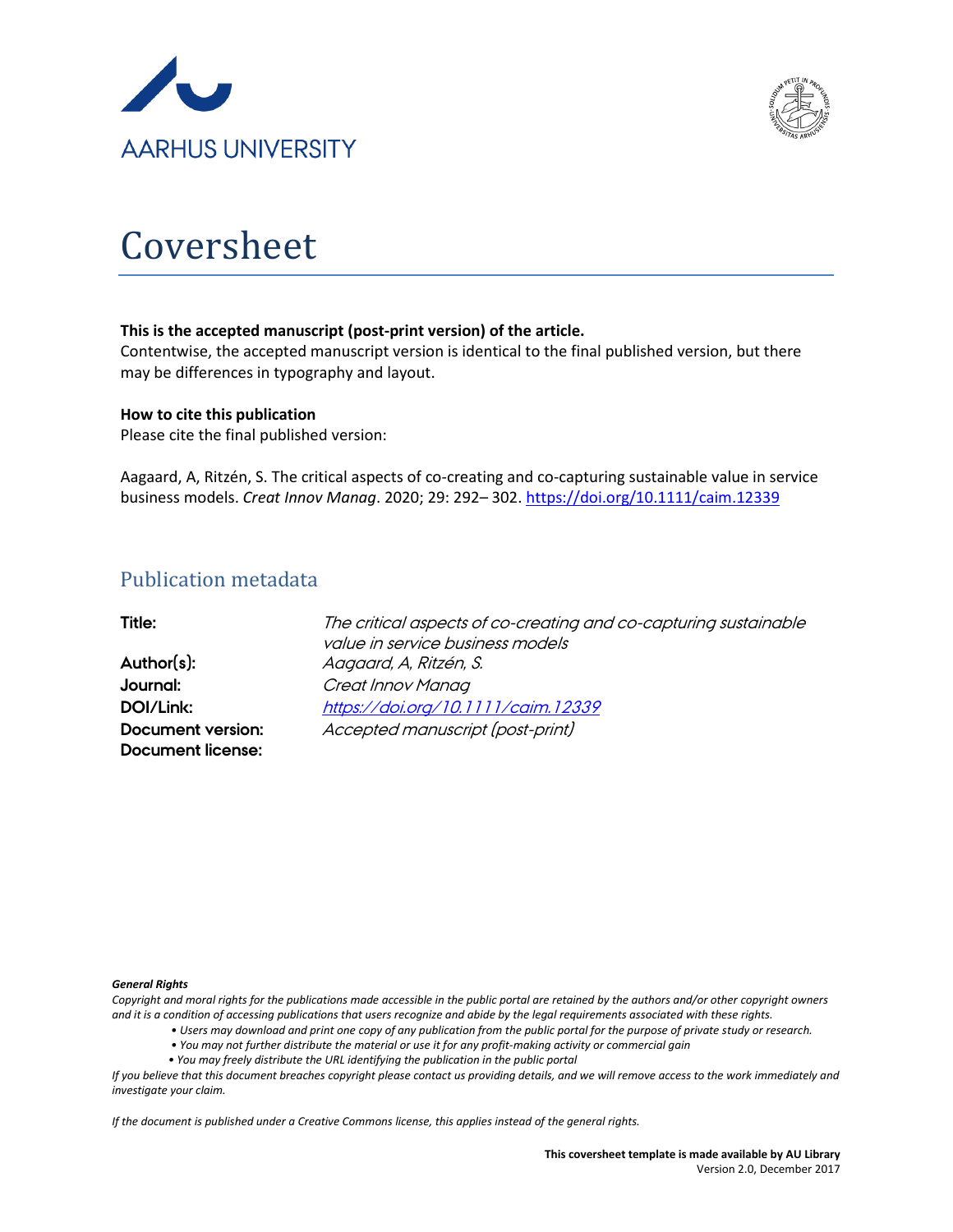#### **THE CRITICAL ASPECTS OF CO-CREATING AND CO-CAPTURING SUSTAINABLE VALUE IN SERVICE BUSINESS MODELS**

#### **Annabeth Aagaard1\* & Sofia Ritzén<sup>2</sup>**

- 1 Department of Business Development and Technology Centre for Business Development, Aarhus University Birk Centerpark 15, 7400 Herning, Denmark
	- 2 Department of Integrated Product Development KTH Royal Institute of Technology Brinellvägen 83, Stockholm, Sweden

\*Corresponding author: aaa@btech.au.dk

#### **Abstract**

Numerous researchers and practitioners emphasize the potential to create value through sustainable business models (SBMs). However, little attention has been paid to how sustainable value is proposed, created, delivered, and captured in the organization and how customers perceive sustainable value in service. The aim of this paper is to explore this research gap empirically through a case study of sustainable value (co-)creation through SBMs of sustainable service innovations as experienced among two hotels' managers, employees and customers. The contributions of the study relate to the development of SBMs in service, where the value processes happen simultaneously and where the element value perception has to be added to the extant SBM literature, which is closely related to the creation and delivery of physical goods as in product-oriented industries. The study also contributes through the dual perspective (providers and customers) on sustainable value proposition, value creation, and value capture. The findings reveal different key aspects in creating and capturing sustainable value through SBMs and sustainable service innovation. The managerial implications for creating and implementing SBM in service stress the need for employee engagement, customer involvement, and targeted and personal communication educating internal and external sustainability ambassadors.

*Keywords: value creation, value capture, co-creation, sustainable business models, sustainable service innovation, service industry, case study*

#### **1. Introduction**

The pressing urge for a sustainable society has driven a shift from being reactive and focusing on physical products to being proactive and focusing on value (Carrillo-Hermosilla, del Rio & Könnölä, 2010; Pedersen, Gwozdz & Hvass, 2016). Sustainable value has consequently emerged as an area of large interest, where "sustainable" refers to the three pillars of a sustainable development, economic growth, social inclusion and environmental sustainability (www.un.com). This is seen in the research on Product Service Systems, which in many ways has been driven by sustainability issues (Tukker, 2015), the emergence of the concept of sustainable value creation (Hart & Milstein,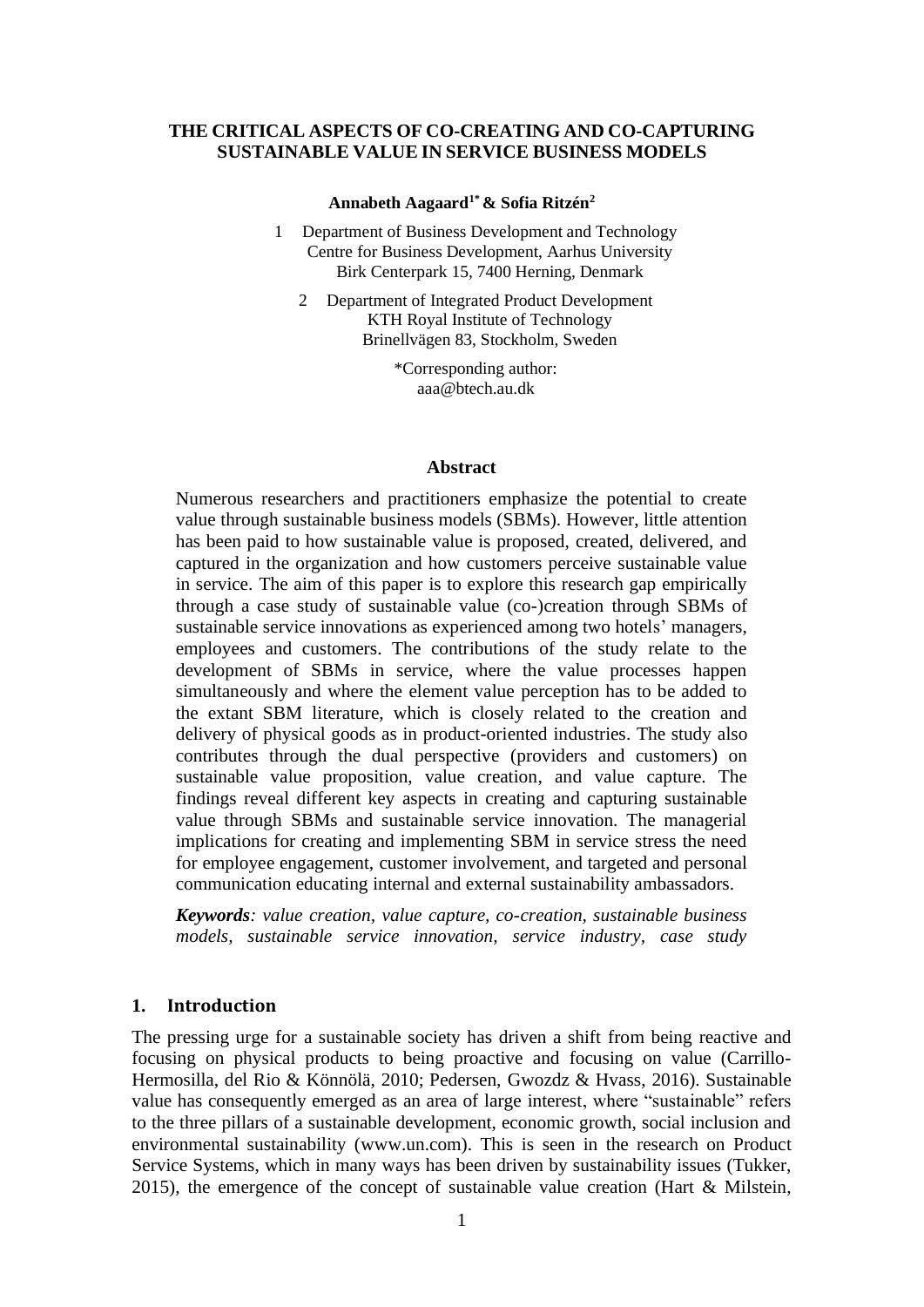2003), and more recently an evolving area of sustainable business models (SBMs) (Schaltegger, Lüdeke-Freund & Hansen, 2012). The basic idea with shifting from product to service, or rather to a combination of these, is to deliver value that is not only dependent on physical goods with the attached resource consumption and emissions. Therefore, an increased understanding of the processes for developing and delivering sustainable value is needed, and different areas of research need to inform one another. A product logic dominates several areas: research on product service systems tends to have a consistent product focus where adding services is seen as the sustainability salvation, and business model research has clearly emerged from manufacturing industry or been based in technology innovation. While these areas have developed with sustainability as a critical aspect, service innovation is still poorly developed in relation to sustainable values (Horng, Liu, Chou, Tsai & Hu, 2018). Sustainable services cannot most likely be designed from a product-dominant logic, as research shows that service innovation per se needs its own theories and models (Edvardsson & Olsson, 1996; Fitzsimmons & Fitzsimmons, 2000). Therefore, not only is an increased understanding of developing and delivering sustainable values needed, but research has to have an integrated view on product, services, and sustainability.

Innovation is not a one-organization activity. However, much literature in innovation management relates to the development processes of large mature, single firms and with a focus on physical products or technology. As innovation processes are becoming more and more system oriented, not only in combinations of products and services but also in involved actors, areas such as open innovation and innovation ecosystems become critical to relate to, also for understanding sustainable innovation. Important propositions in this research include that competences from different stakeholders need to be integrated in order to access the full potential for innovation results (Chesbrough, 2006) and that innovation is dependent on ecosystem of innovators (Adner, 2017). A recurrent prescription from innovation management relates to the involvement of customers and users: not only need users to be involved, but innovation should be a *cocreation* process.

For this context we adopt the definition of co-creation from O'Hern and Rindfleisch (2010, p. 86) as "*a collaborative NPD activity in which customers actively contribute and/or select the content of a new product offering.*" Both customer and company values need to be enhanced in co-creation (Schnurr, 2017). In service innovation, customers are involved in a more direct way as production and consumption coincide; however, involvement is variable, so providers must focus on understanding both provision and experience of users (Hilton, Hughes & Chalcraft, 2012). For example, hotels, as service providers, attempt to attract potential customers and join forces to interact with their customers to better learn of and understand their needs, in turn to be able to customize offerings and co-create value (Shaw, Bailey & Williams, 2011). Here, value creation is the customer's creation of value-in-use and value co-creation is a function of interaction between companies and customers (partners) where interaction can be interpreted as the junction between provider and customer spheres of influence (Grönroos & Voima, 2013). However, a number of researchers underline a research gap in value co-creation and urge researchers to study the implications of increasing social interaction for service experience co-creation, and to assist managers in coping with and leveraging the phenomenon (Grönroos & Voima, 2013; Jaakkola, Helkkula & Aarikka-Stenroos, 2015). This in combination with innovation management literature being dominated by a product innovation emphasis makes it interesting to investigate a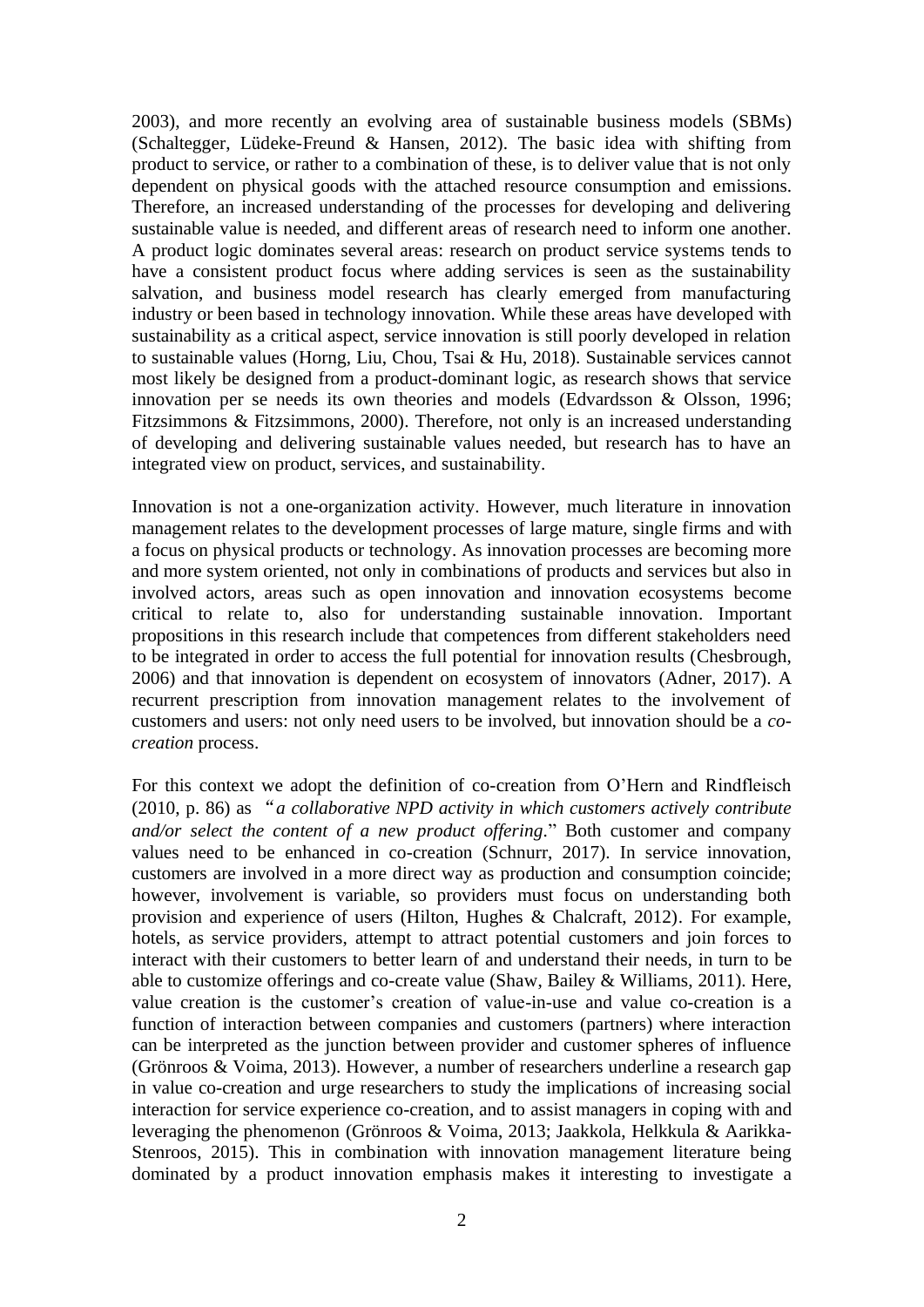service industry (hotels) and to let theory with different focuses reinforce each other. Also, hotels are some of the most energy-intensive buildings (Eras et al., 2016), and with global carbon emissions from hotels alone amounting to about 150 Mt of CO2 in 2014 (Global Sustainable Tourism Dashboard, 2017), the relevance and potentials of studying sustainable value creation and SBMs in this context are evident. The paper aims to illustrate and examine the development of new and SBMs in two hotel cases, where sustainability has been a clear driver for business development. Since co-creation is critical to innovation, both business creators and consumers are included in the study, and their perceptions of the sustainable value proposition, creation, and capture are highlighted. Building on this, critical actions or aspects of new sustainable service innovation will be identified for managers to learn from.

#### **2. Theoretical Framework**

The growing interest in sustainability in business development has facilitated an increased need for knowledge on how sustainable value is created and co-created through innovations in services as well as products (Chou, Chen & Conley, 2015; Lodsgård & Aagaard, 2017) and how this impacts the business model. Sustainability changes the traditional way of doing business (Birkin, Polesie & Lewis, 2009), as more than profit through economic growth is the objective including also aspects of social inclusion and environmental sustainability. Therefore, sustainability cannot just be put into the existing models and frameworks (Carroll & Shabana, 2010). In addition, not only one area of research can be related to. Hotels are service businesses, why service innovation contains logics for developing sustainable service business models. The emerging field of sustainable business models provides an analytical lens for understanding the business development practice of today. Furthermore, literature on co-creation of sustainable values contributes with knowledge of the outmost criticality of value co-creation in developing sustainable services.

#### *2.1 Sustainability in service innovation*

The growing significance of services emphasizes the need for a service-oriented approach to value creation (Bitner & Brown, 2008). Significant differences exist between product innovation and service innovation (Lusch & Nambisan, 2015), and numerous researchers have stressed the need for newer sets of theories and models of service innovation (e.g., Edvardsson & Olsson, 1996; Fitzsimmons & Fitzsimmons, 2000; Sheehan, 2006). Services are fluid, dynamic, and frequently co-produced in real time by customers, employees, and technology, often with few static physical properties. Processes are often less formalized, and many service providers have no R&D department (Sundbo, 1997). Also, in service the value proposition, value creation (and delivery), and value capture activities happen simultaneously. Consequently, all of the value processes have to be studied to fully understand SBMs in a service innovation context, and not just value creation as in existing SBM research. Service innovation is created not just by the supplier and customer, but also by a network of activities involving various stakeholders (Gummesson, 2008). In relation to goods, services are used to strengthen the value delivery of physical products, while with a servicedominant logic, services have value unto themselves; value, provided through a joint process of provider and consumer, is simultaneously produced and delivered (Vargo & Lusch, 2008). Thus, value is co-created in service, which requires a dual perspective and exploration of the value processes, and not just from the service providers' side. den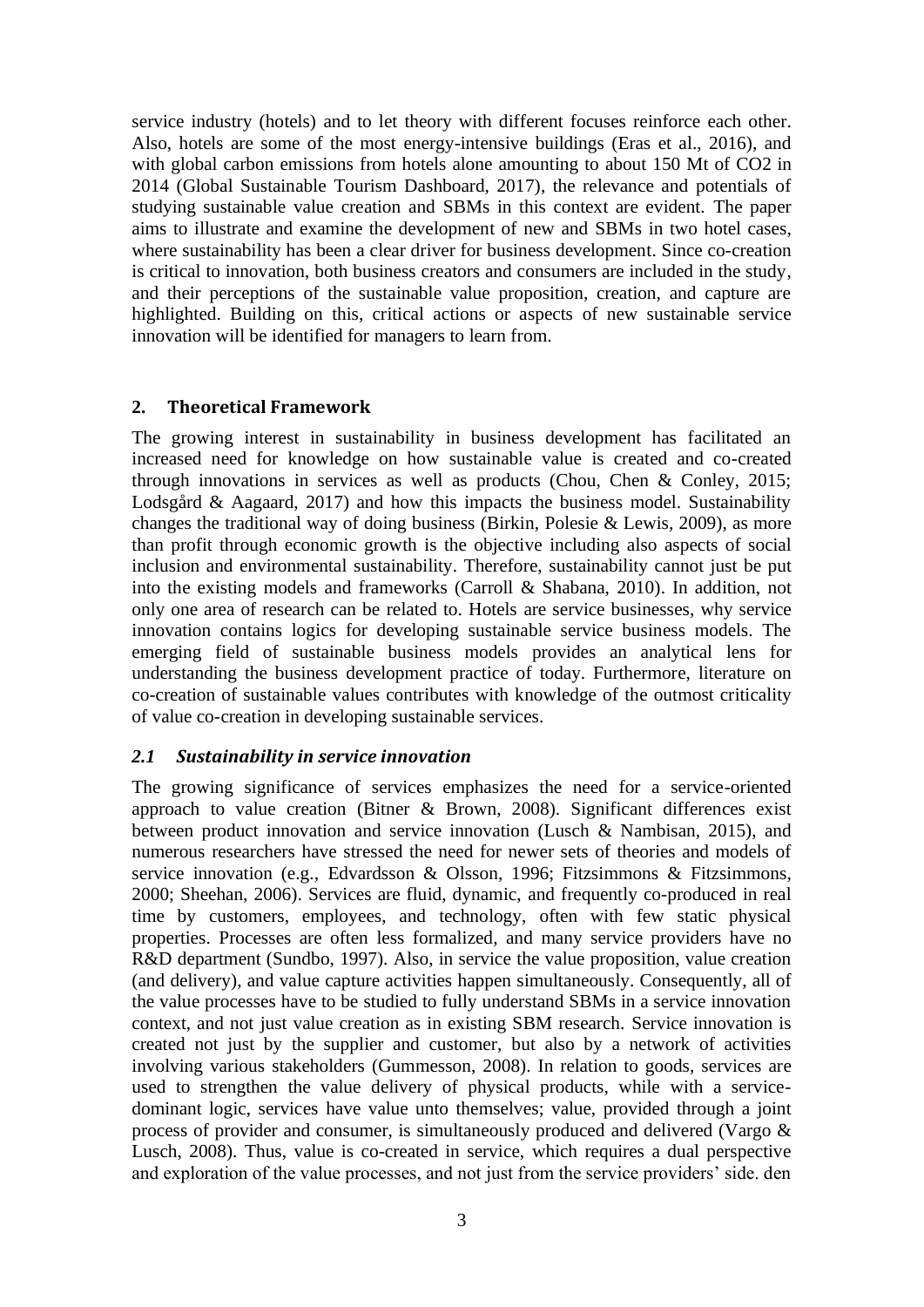Hertog, van der Wietze, and de Jong (2010) stress the need to define the service concept (value proposition) conjointly by defining, understanding, and interacting in networks, and to define the revenue model of new services. Companies are increasingly focusing on adding value for the customer by offering services rather than producing goods, as services can provide value without generating negative impacts on the environment or conflicting with the needs of customers (Yoon, Kim & Rhee, 2012). Consequently, Chen, Wang, Huang, and Shen (2016) stress that service innovation has become increasingly important to firms, with an emphasis on innovative service initiatives, adoption and implementation of the market concept and its value-added chains, and the goal of sustainability.

Hotels and hospitality industries introduce sustainable innovation when they use new sustainable policies and practices or products (Bansal & Roth, 2000). Horng et al. (2018), as some of the few researchers addressing sustainable service innovation, describe how sustainable innovation in the service industry (referring specifically to hospitality providers such as hotels) depends on understanding both sustainability parameters and innovation diffusion parameters. Finding service that exceeds expectations is obviously critical, as in any innovation; their study also reveals the importance of service providers offering sufficient resources within the organization to ensure a creative environment in which employees can engage in developing new services. To exceed customers' expectations of sustainable service innovations, we need to understand how customers perceive the sustainable value created through the service SBM. However, the sustainability of a service innovation cannot be measured using the same metrics as for product-based innovations, as services are fluid, non-physical, and created in real-time with the customers. Therefore, customer perceptions of proposing, creating, and capturing value are highly relevant in fully understanding how to increase the development of business models for sustainable services.

#### *2.2 Sustainable business models*

Business models and business model innovation have gained an increasing amount of attention in management research and among practitioners over the last 15 years. A business model is described as a conceptual tool expressing the business logic of a firm (Osterwalder, Pigneur & Tucci, 2005), or the articulation of the logic of value delivery (Teece, 2010). It is a logic describing interdependent activities that transcend a firm (Zott & Amit, 2010). Foss & Saebi (2016) conclude in an extensive literature review that the literature still faces problems with respect to construct clarity and has gaps with respect to the identification of antecedent conditions, contingencies, and outcomes.

Recent research has also identified business models as a means of creating value through sustainable innovations (Boons & Lüdeke-Freund, 2013). The research addressing SBMs has produced different types of models; some have a more industrial perspective while others deal with community development (Stubbs & Cocklin, 2008); some challenge the sole economic perspective of business models by adding ecological and social aspects, as in Joyce, Paquin, and Pigneur's triple-layer business model (2015), while others specifically add social aspects (Yunus, Moingeon & Lehmann-Ortega, 2010) or define a triple bottom-line business model (Osterwalder et al., 2005). Studies on SBMs are structured at organizational, interorganizational, or societal levels (Boons & Lüdeke-Freund, 2013). They tend to be ad hoc and neither systematic nor systemic (Stubbs & Cocklin, 2008). Consequently, there is a challenge in understanding the area due to its multiplicity (Aagaard, 2018). Bocken et al. (2015) make an important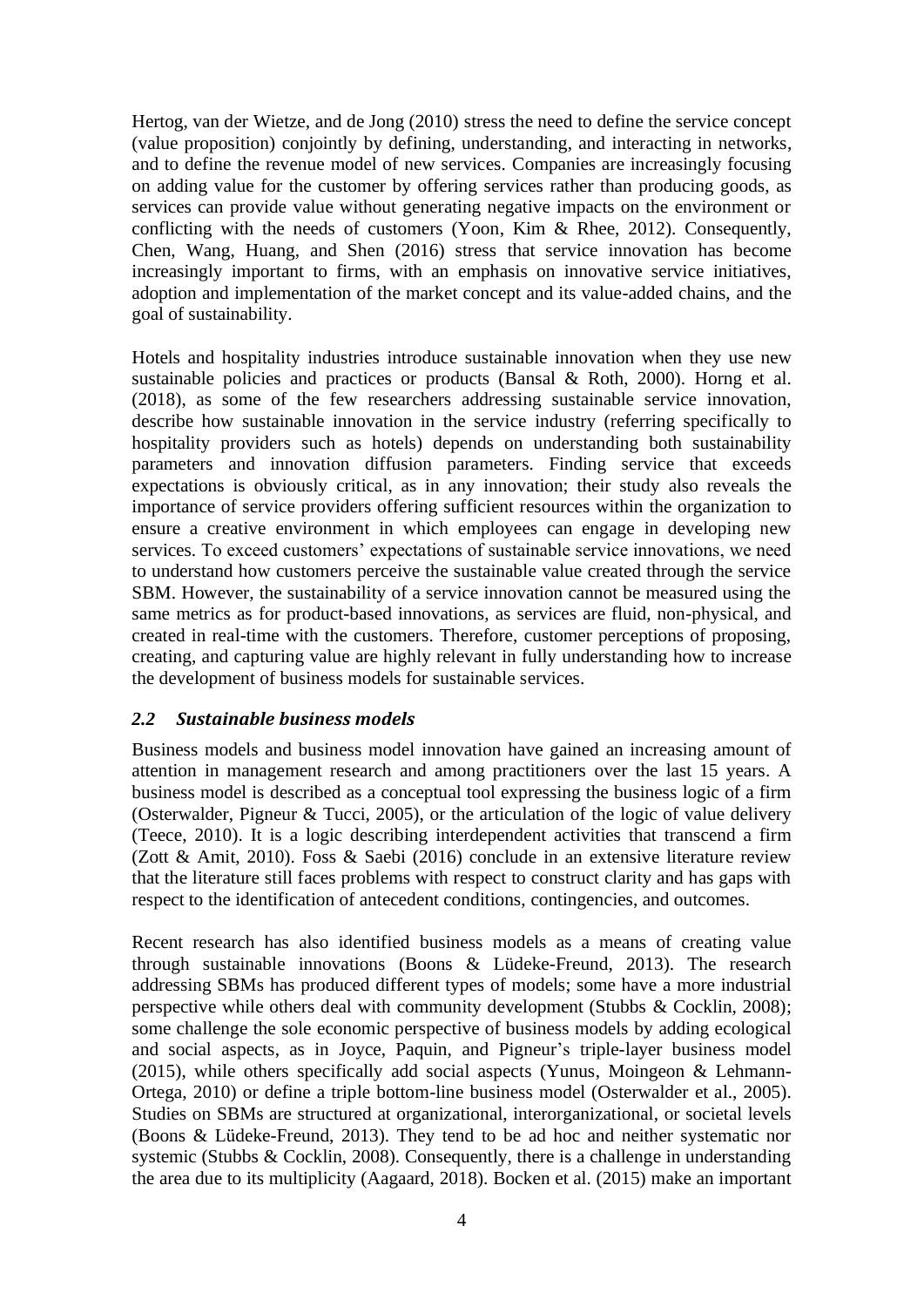contribution to this understanding by defining nine archetypes of SBMs that differ in what mechanism is achieving improved sustainability. While service is an important mechanism or part of a mechanism, these archetypes are all based on the value delivered by physical products. Value in the pure service industry also depends on goods, although it does not hold the core value of, for example, hotels. The literature on SBMs has few examples from the service industry, which makes studying the area even more interesting.

Whether a business model is a conceptual tool, an articulation, or a description of interactions, and whether it includes sustainability or not, different sources converge to a few specific elements in a business model. Osterwalder et al. (2005) defined nine dimensions in the business model canvas. Richardson (2008) defined three pillars, later applied by Bocken et al. (2015) in the sustainability archetypes, which are reoccurring in many sources. *Value proposition* is the actual product and service offerings for generating economic return (Richardson, 2008). In a sustainable business, the value proposition provides measurable ecological or social value together with economic value (Boons & Lüdeke-Freund, 2013). *Value creation* emphasizes how businesses act and interact in creating deliverables to customers/users and provide these on a market. The creation means seizing new business opportunities, markets, and revenue streams (Teece, 2010; Beltramello, Haie-Fayle & Pilat, 2013). *Value capture* relates to how a business earns its revenue when providing goods, services, or data/information to customers and users (Teece, 2010). These three elements need, however, to be related to the co-action aspect central to service innovation and this particular *action perspective* will further contribute to the SBM area as this is many times not highlighted.

## *2.3 Co-creation of sustainable value*

Several researchers address the concept of value and sustainable value creation (e.g., Bowman & Ambrosini, 2000; Makadok & Coff, 2002; Surie & Ashley, 2008; Lodsgård & Aagaard, 2017; Bruno & Bruno, 2018). From a classical perspective, the value concept is defined as value derived from value-in-use and value-in-exchange. Value-inuse refers to customers'/end-users' subjective perceptions of the value of a product or service, whereas value-in-exchange refers to the transformation of value in use into the monetary achievement of the company (Bowman & Ambrosini, 2000). In this classic economic perspective, the company and its shareholders are able to capture a certain amount of exchange value as determined by the customers' competitive position and bargaining power (Bowman & Ambrosini, 2000; Makadok & Coff, 2002). Thus, value capture refers to economic value gains and is tightly related to value measures and financial performance from a business logic.

In the context of sustainability, many scholars reframe the value construct, meaning that the one-dimensional shareholder logic of profit maximization is extended to more stakeholders and levels of attention (Pedersen et al., 2016; Schaltegger, Hansen & Lüdeke-Freund, 2016; Upward & Jones, 2016). In sustainable businesses, value propositions go far beyond conventional products, services, and process considerations, and are referred to as the triple bottom-line logic (Bocken, Rana & Short, 2015; Pedersen et al., 2016). Actors and entities at all levels may benefit from the transformation of value-in-use into value-in-exchange, meaning that value beyond purely economic gains may also be captured on more levels (Lepak, Smith & Taylor, 2007).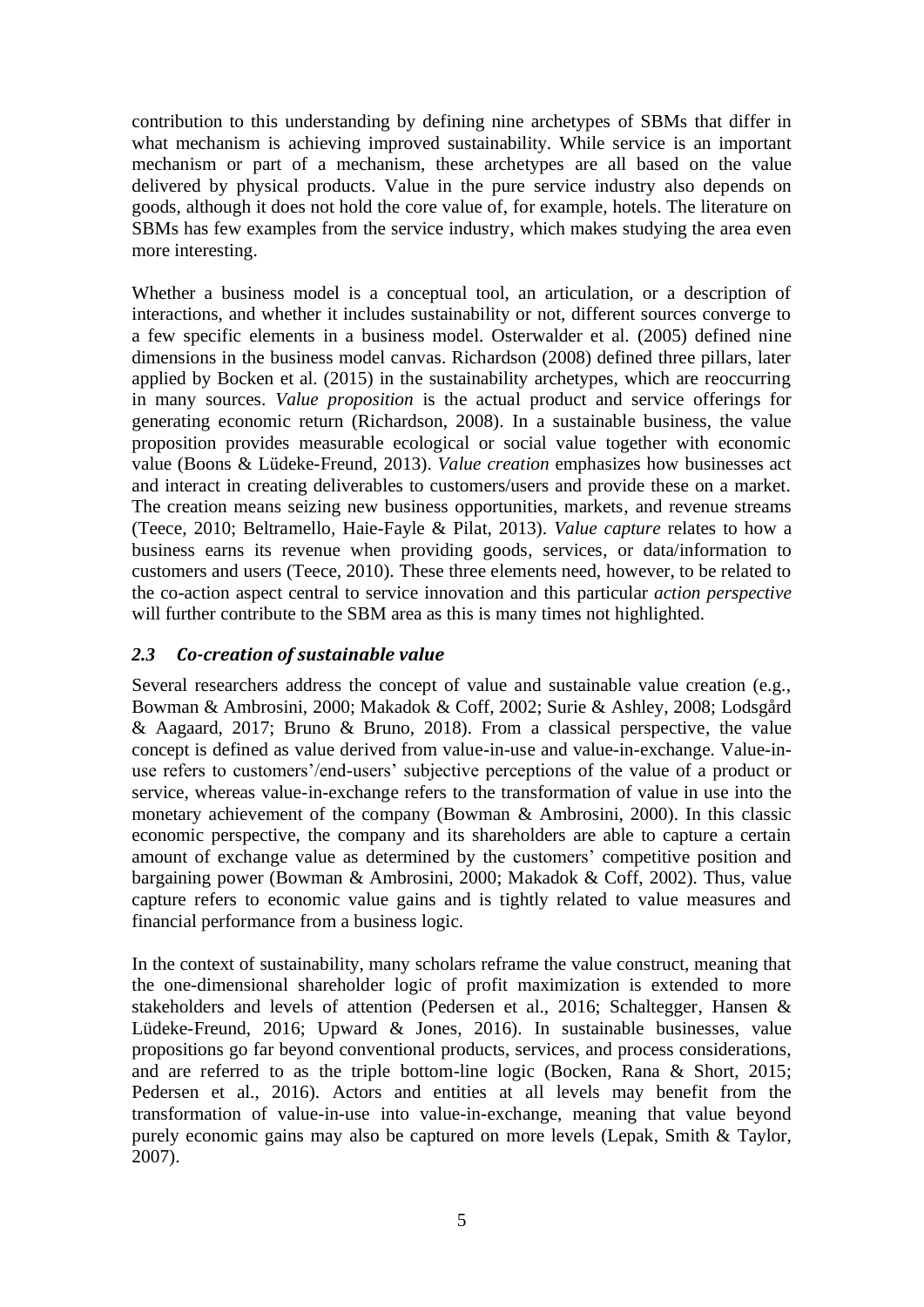Several researchers have described aspects of customer involvement in service innovation (den Hertog et al., 2010) and in successful service business models (Bitner, Ostrom & Morgan, 2008). They stress how services are co-created and co-produced in real time by customers, employees, and technology and that techniques for designing physical products are not enough for new services. However, few studies have discussed the propositions of theories, models, or systems in co-creation (Prahalad & Ramaswamy, 2004; Vargo & Lusch, 2008), viewing co-creation as an interactive process between players. Lusch, Vargo, and O'Brien (2007) frame the importance of co-creation in the service-dominant logic, and co-creation is also emphasized as being critical to *sustainable* innovation (Sopjani, Hesselgren, Ritzén & Stier Janhager, 2017) following on the argumentation above. Vargo and Lusch (2008) emphasize that services depend on the competence of the providers and their application of knowledge and skill, and that they are for the benefit of another party. The discussions of service-dominant logic (Vargo & Lusch, 2008) indicate that all value creation is co-creational and that both service providers and customers are always co-creators of value. However, service logic literature underlines that co-creation requires direct interaction between the cocreating parties (e.g., Grönroos & Ravald, 2011) and acknowledges that the components of value co-creation require further study. Yet, in service innovation the value proposing, creating, and capturing happen simultaneously. This stresses the need for exploring the action of both providers and customers in service innovation of the entire value process and not just the value creation.

## *2.4 Research focus*

With the specific notion of what service innovation means and what sustainability requires – simultaneous and joint action by providers and customer – the experiences and perceptions of these key stakeholders are important in order to further build knowledge on sustainable service innovation. In addition, business model research put focus on the key elements in innovating new businesses. Consequently, it makes good sense to apply the business model dimensions in research on sustainable value innovation and the research question of this study are therefore:

#### *What are the critical aspects of co-proposing, co-creating and co-capturing sustainable value by providers and customers for sustainable service business models?*

In order to enfold the elements of new business models for sustainable services, the businesses' internal understanding of their sustainable value propositions and value creation together with how the customers/users perceive the sustainable value created, delivered, and captured is explored and described.

## **3. Methodology**

In the study of service innovation and SBMs an exploratory case study design was selected to identify the three elements of business models (Richardson, 2008) in the context of sustainability, thus examining: 1) how sustainable value is proposed, created, and captured by service companies through sustainable service innovations, and 2) how the sustainable value is perceived by customers. The exploratory case study approach was selected to ensure a methodological fit between the research question and the status of prior theory (Edmondson & McManus, 2007). As such, case study methodology is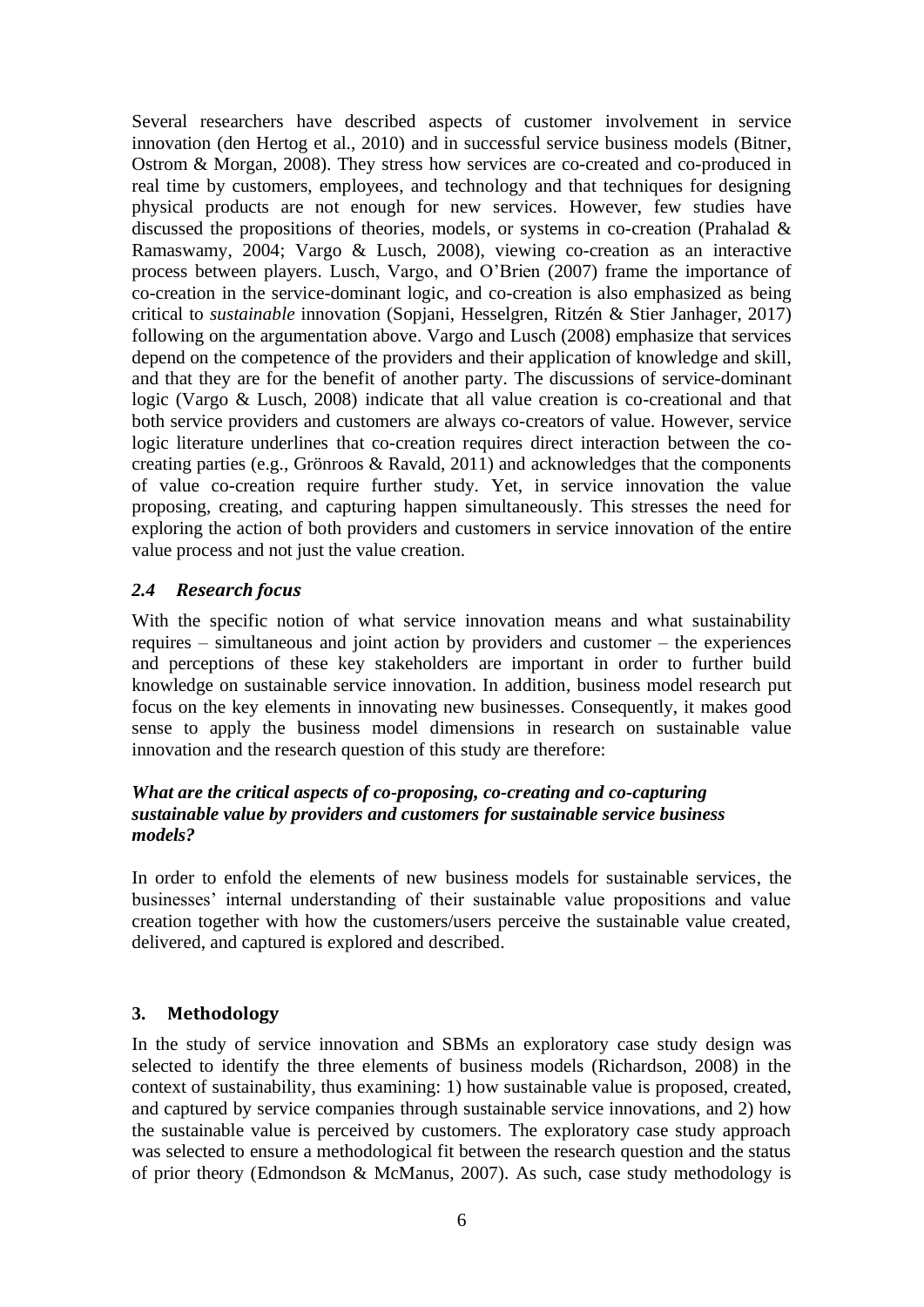suitable for acquiring rich, detailed data (Eisenhardt & Graebner, 2007) and for identifying emerging themes and patterns (Eisenhardt, 1989). It is appropriate for creating new knowledge about how and why events occur in situations with little theoretical background (McCutcheon & Meredith, 1993).

## *3.1 Case and informant selection*

The goal behind the selection of the case study design was to explore the concept and practices of SBMs through sustainable service innovation. Two of the most sustainable hotels and hotel chains in Denmark were selected as subjects. The criteria for selection of hotels were derived from Green Key's 13 metrics for evaluation of sustainable/green hotels, as illustrated in Figure 1. Thus, the selected case companies had to be at the forefront of sustainable hotel services and meet the 13 evaluation criteria by showing relevant sustainable activities in each of the 13 dimensions and thereby have received an official Green Key certification. The informants were selected based on the research objective of exploring the internal and external side of sustainable value creation and value capture of SBMs. Therefore, internal representatives of sustainable value processes carried out in the hotels were selected, with representatives from hotel management and different functions of the hotel (kitchen chef, receptionist, bartender, waiter, and cleaner). The external perspective on sustainable value creation and value capture was explored through interview sessions with hotel guests representing local/national and international guests with a combination of families and couples, younger and older hotel guests represented.

#### Figure 1: Green Key evaluations criteria



*Source: Green Key Global [\(www.greenkey.global/criteria\)](http://www.greenkey.global/criteria)*

## *3.2 Data collection*

In each of the two case studies, data was collected via documentation studies, semistructured observation, and qualitative, semi-structured interviews with 22 informants from among the management, employees, and customers at the two hotels to explore the value proposition, value creation and delivery, value capture, and value perception of the case companies' new and sustainable business models. In order to verify the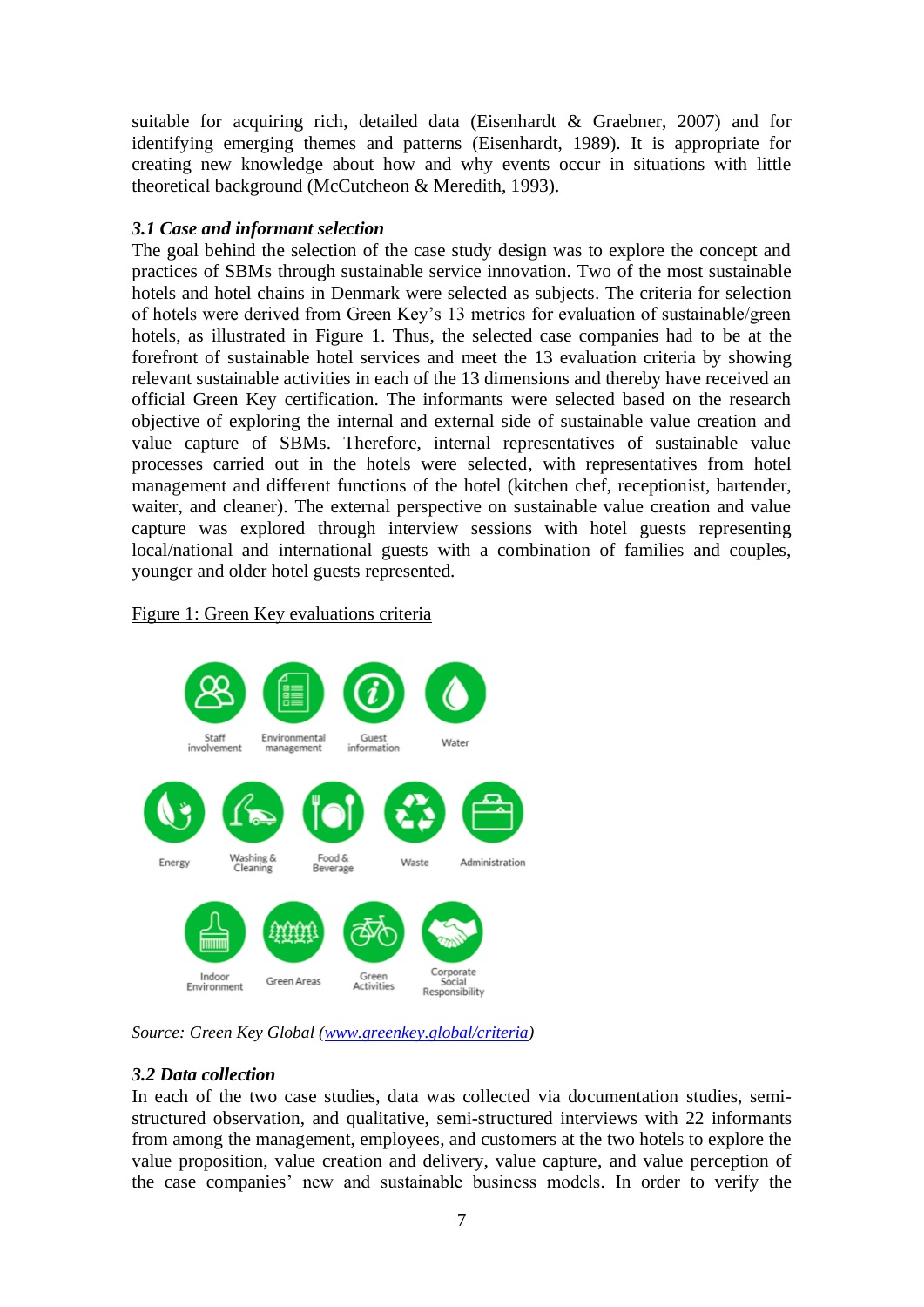findings across the hotel industry, an additional interview was conducted with the head of the Danish Hotel Industry Association, Horesta.

| Case description—Case 1                                                                                             | Case description-Case 2                                                                                                                   |  |  |
|---------------------------------------------------------------------------------------------------------------------|-------------------------------------------------------------------------------------------------------------------------------------------|--|--|
| A sustainable hotel chain with 7 hotels in<br>Denmark, Norway, France, and Bali.<br>Founded in 2000; 200 employees. | A traditional hotel and conference center<br>founded in 1966. Completely rebuilt into<br>a sustainable hotel in 2001; 30-50<br>employees. |  |  |
| <b>Case 1 informants</b>                                                                                            | <b>Case 2 informants</b>                                                                                                                  |  |  |
| 1 manager                                                                                                           | 1 manager                                                                                                                                 |  |  |
| 3 employees                                                                                                         | 4 employees                                                                                                                               |  |  |
| guests                                                                                                              | 5 guests                                                                                                                                  |  |  |

Table 1: Case description and data collection overview

The interviews with the informants were conducted using a semi-structured interview guide to explore how sustainable value was proposed, created, and captured as viewed from both the managerial and employee levels and how sustainable value creation, delivery, and capture were perceived by guests of the two hotel chains. The interview sessions lasted 30–60 minutes and were recorded and subsequently transcribed before being incorporated into a case framework. Some of the statements cited in the article have been translated from Danish to English, as the interviews were conducted in the informants' native language (Danish or English).

Moreover, semi-structured observations were carried out in the case companies to view the service innovations in action and the verbal communication and storytelling from the employees to the customers. In addition, a document study was conducted to examine the communication (e.g., website, brochures, poster, signs) of the sustainable services provided by the hotels to the customers. Data analysis was carried out, applying the meaning categorization method (Kvale & Brinkmann, 2008), whereby similar statements from the informant interviews and documentary data sources were coded into meaning categories to map the overall key themes related to sustainable value creation and value delivery and capture as experienced by the managers, employees, and hotel guests of the two case companies.

## **4. Findings**

In analyzing the new SBMs of the studied hotels, it is of course interesting to scrutinize these models both from a business perspective and a sustainability perspective, i.e., whether there is a new business and whether it is a more sustainable one. Regarding the business, we rely on the traditional parameter of the hotels themselves to assess their performance in guest attractiveness; consequently, the businesses described in the following are according to the cases successful. In evaluating whether the two case companies' new services were sustainable or not, the Green Key sustainability measures were applied, as this certification is the leading standard for environmental responsibility and sustainable operation in the tourism industry, and therefore beyond what is expected of traditional hotels. As service innovation is a matter of co-creation,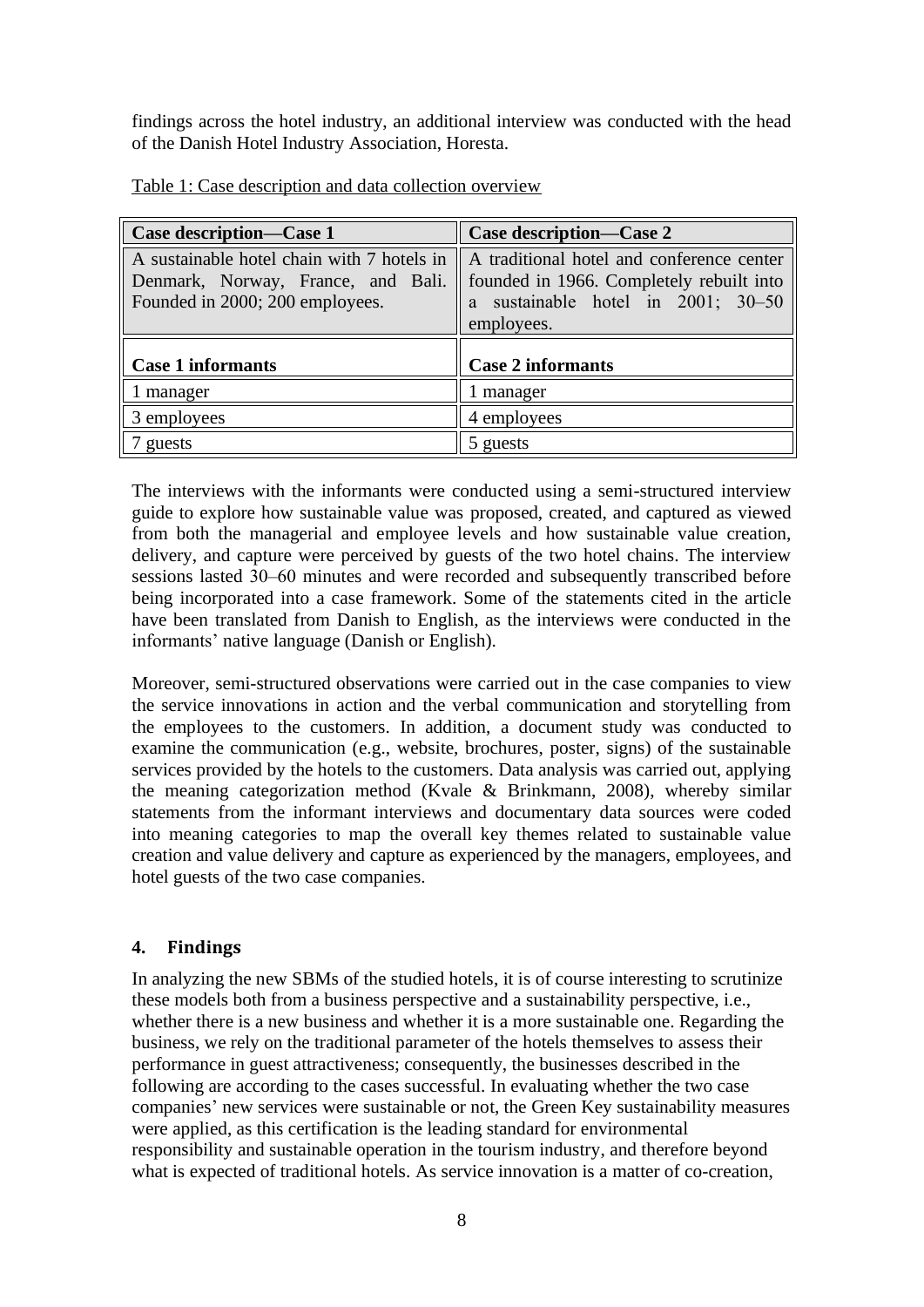this study contributes with new knowledge of how service innovations through SBMs are proposed, created, delivered, and captured from the perspectives of the hotels/service providers as well as the customers/service users followed by the analysis of how these new business models have emerged and been developed and implemented.

| <u>Case</u>                   | Theme:                                                                                                                                                                                                                                                                                                                                                                                                                                                                                                                                                                                                                       | <b>Quotes</b>                                                                                                                                                                                                                                                                                                                                                                                                                              | <b>Finding</b>                                                                                                                                                                                                                                                                                                                                                                                                                                                                                                  |
|-------------------------------|------------------------------------------------------------------------------------------------------------------------------------------------------------------------------------------------------------------------------------------------------------------------------------------------------------------------------------------------------------------------------------------------------------------------------------------------------------------------------------------------------------------------------------------------------------------------------------------------------------------------------|--------------------------------------------------------------------------------------------------------------------------------------------------------------------------------------------------------------------------------------------------------------------------------------------------------------------------------------------------------------------------------------------------------------------------------------------|-----------------------------------------------------------------------------------------------------------------------------------------------------------------------------------------------------------------------------------------------------------------------------------------------------------------------------------------------------------------------------------------------------------------------------------------------------------------------------------------------------------------|
|                               | <b>Value proposition</b>                                                                                                                                                                                                                                                                                                                                                                                                                                                                                                                                                                                                     |                                                                                                                                                                                                                                                                                                                                                                                                                                            |                                                                                                                                                                                                                                                                                                                                                                                                                                                                                                                 |
| <b>Case</b><br>1              | Case company 1's<br>sustainable value<br>proposition is Green<br>Key-certified and<br>contains a sustainable<br>service offering aimed at<br>reducing waste, energy,<br>consumption, and<br>pollution/environmental                                                                                                                                                                                                                                                                                                                                                                                                          | The management informant<br>emphasized their value to be<br>" a special kind of<br>sustainable customer caring"<br>as they make it easy for their<br>customers to leave a smaller<br>environmental footprint when<br>staying at the hotel. Being<br>informed about this is also                                                                                                                                                            | The findings reveal<br>different perceptions<br>of the cases'<br>sustainable value<br>among the hotel<br>guests/customers.<br>About 1/3 of the<br>guests had<br>specifically selected                                                                                                                                                                                                                                                                                                                           |
|                               | footprint through, e.g.,<br>solar-energy power, no<br>chemicals, food waste<br>programs, and local and<br>organic food products.                                                                                                                                                                                                                                                                                                                                                                                                                                                                                             | part of the value as stated:<br>"feel good about<br>yourself" requires<br>awareness/ perception and is<br>made easier by providing the<br>guests more sustainable<br>options (e.g., organic cola).                                                                                                                                                                                                                                         | the hotels due to their<br>sustainable and<br>ecological service<br>offerings, while<br>another 1/3 had<br>chosen the hotel due<br>to location or<br>look/feel. The last 1/3                                                                                                                                                                                                                                                                                                                                    |
| <u>Case</u><br>$\overline{2}$ | Case 2's sustainable value<br>proposition also contains<br>product-based elements,<br>as their emphasis has also<br>been on sustainable<br>buildings and its<br>surroundings,<br>demonstrating a holistic<br>approach to sustainable<br>design. The hotel building<br>has earned a number of<br>awards and certification<br>due to environmental<br>labels, recyclability, use<br>of sustainable resources,<br>safety of compounds, and<br>energy in production—<br>such as recycled glass<br>insulation, air-cleaned<br>carpets, solar panel<br>balconies, intelligent<br>energy use in smart<br>rooms, and natural paints. | This knowledge is presented<br>on an information wall to<br>increase awareness<br>(perception) of the sustainable<br>value proposed. In addition,<br>the customers' own<br>consumption is part of the<br>more sustainable choices<br>offered, and Case 2 also<br>addresses the social elements<br>of sustainability as the #1 goal<br>is "to create jobs for people<br>on (the island) Bornholm," as<br>the manager informant<br>stresses. | didn't know about<br>any specific<br>sustainable value and<br>didn't care much.<br>Some of these even<br>felt annoyed about<br>not being able to<br>do/choose as they<br>used to (e.g., Coca<br>Cola, conventional<br>food, free toiletries)<br>and two questioned<br>the sustainability<br>prizes as more of<br>cosmetic relevance.<br>However, the<br>majority 2/3<br>perceived the<br>sustainable service<br>innovations as added<br>value and inspiration<br>for their own daily<br>sustainable activities. |

| Table 2: Providers and customers perspective on proposed, created, and captured value |  |  |  |
|---------------------------------------------------------------------------------------|--|--|--|
| Case company 1:                                                                       |  |  |  |

| <b>Case</b> | <b>Theme:</b>            | Juotes | <b>Findings</b> |
|-------------|--------------------------|--------|-----------------|
|             | <b>Value co-creation</b> |        |                 |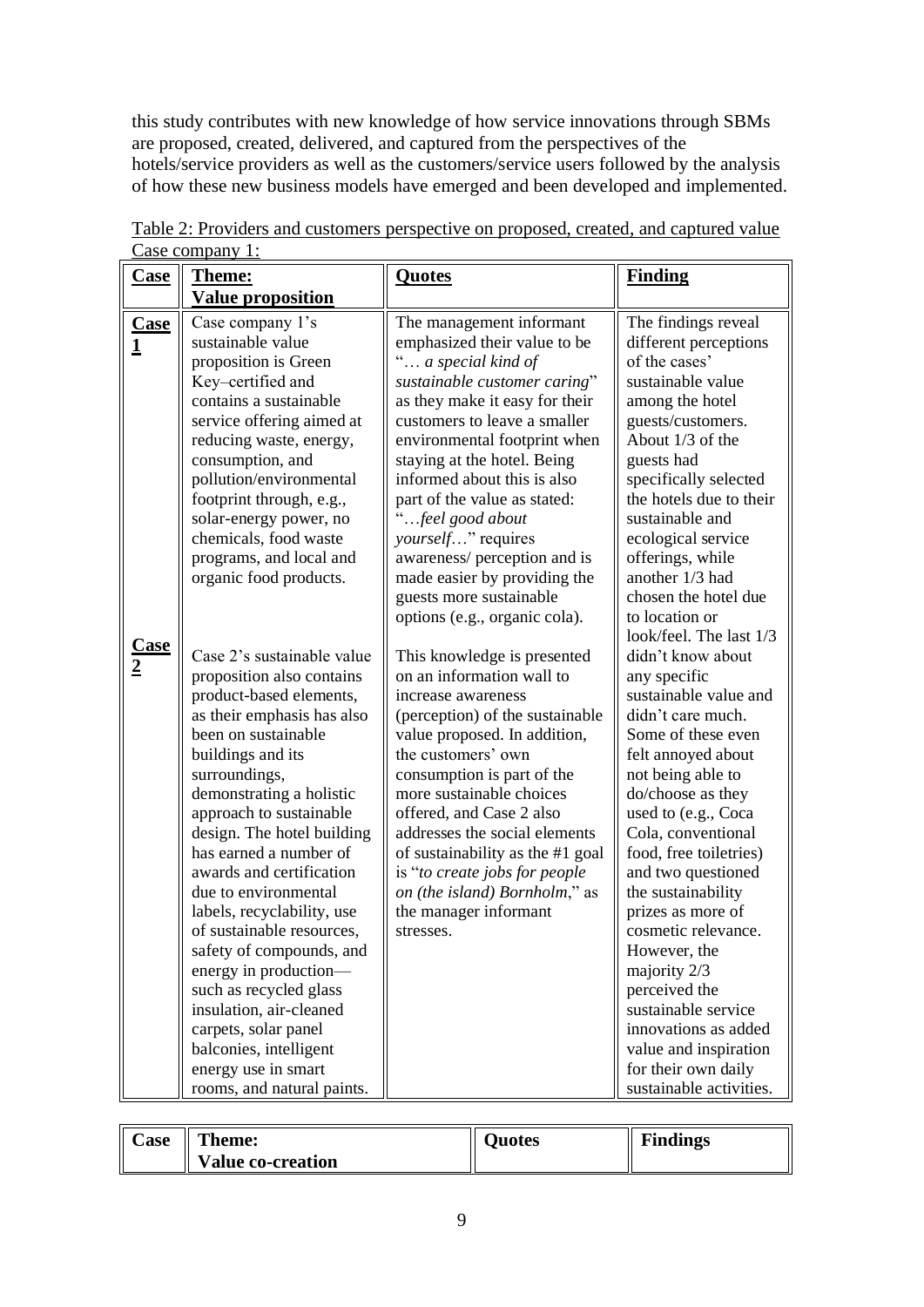| Case | Employees (waiters, chefs,              | In Case 1 the        | The customer                 |
|------|-----------------------------------------|----------------------|------------------------------|
|      | receptionists, cleaning personnel)      | manager informant    | perceptions of the           |
|      | were in both case companies heavily     | emphasizes how       | value creation also          |
|      | involved in identifying, creating, and  | "we literally had to | differ in relation to        |
|      | implementing the hotel's sustainable    | rethink our entire   | the three                    |
|      | value and offerings for and together    | supply chain and     | categorizations              |
|      | with the hotel guests. The specific     | partners to make     | mentioned above.             |
|      | value added activities included for     | the transition,"     | Some guests (30%)            |
|      | Case 1: finding organic, local/urban    | emphasizing the      | cared for, showed            |
|      | food producers, developing new          | engagement of        | interest in (asked           |
|      | recipes for using food leftovers,       | suppliers in the     | for more                     |
|      | developing own organic or non-          | sustainable value    | information), and            |
|      | plastic/polluting SPA products,         | co-creation.         | appreciated the              |
|      | installing solar panels and motions     |                      | sustainable choices,         |
|      | controls for energy use reduction.      |                      | 50% were positive            |
|      |                                         |                      | in a more general            |
| Case | And for Case 2: deploying a food mill   | The restaurant       | way (not indicating          |
| 2    | to recycle food waste into energy,      | manager at Case 2    | further interest),           |
|      | building an onsite algae water          | explains: "Here,     | while the last 20%           |
|      | purification system, and cleaning       | you can present      | indicated that " <i>it's</i> |
|      | without chemicals or with only eco-     | your ideas and       | just fine, as long as        |
|      | certified cleaning products. Case 2 has | they're listened to. | it doesn't raise             |
|      | over 75 green solutions and the value   | Maybe they work,     | costs."                      |
|      | creation appears several times to be a  | maybe not."          |                              |
|      | joint trial-and-error learning process  |                      |                              |
|      | with staff and the customers.           |                      |                              |

| Case | <b>Theme:</b>                   | <b>Quotes</b>                      | <b>Findings</b>        |
|------|---------------------------------|------------------------------------|------------------------|
|      | Value capture                   |                                    |                        |
| Case | The price and cost structure of | Case 1 emphasizes that             | The customer           |
|      | Case 1 is a bit higher than     | "we have a strength in             | perception of value    |
|      | their closest competitors,      | procurement by being a             | capture did not differ |
|      | while Case 2 is similar to      | <i>chain of seven hotels,"</i> and | visibly between the    |
|      | other hotels in their area. The | they keep prices at a              | three categorizations, |
|      | growth strategy for Case 1 is   | reasonable level at their          | probably because the   |
|      | to develop the concept further  | standard. One of the               | cost of staying at the |
|      | into more hotels globally, and  | management informants at           | case hotels is         |
|      | with optimization of larger     | Case 1 stressed that "by           | comparable to other    |
|      | joint procurement and energy    | being at the sustainability        | hotels nearby. The     |
|      | and resource usage across the   | forefront, we are able to          | owners of Case 1       |
|      | hotel can create a cost/benefit | profit on extensive                | have made this         |
|      | ratio that will benefit growth  | sustainability branding            | strategic choice to    |
|      | and future profits. Both case   | that attracts a certain            | ensure that            |
|      | companies experience an         | segment of demanding               | sustainability is      |
|      | increased cost due to some of   | hotel guests who only use          | perceived as an        |
|      | the sustainable solutions, such | sustainable hotels.                | added luxury without   |
|      | as the local and organic food.  |                                    | posing an added        |
|      |                                 |                                    | cost. The customers    |
| Case | Case 2 also serves as a         | To be financially                  | stress that it is not  |
| 2    | conference venue to be able to  | sustainable, we had to             | enough to be           |
|      | keep business running the       | build a conference center          | sustainable if the     |
|      | whole year (as the hotel is     | as part of the hotel. You          | other key elements     |
|      | located on an island, primarily | have to have guests all            | of hotel service are   |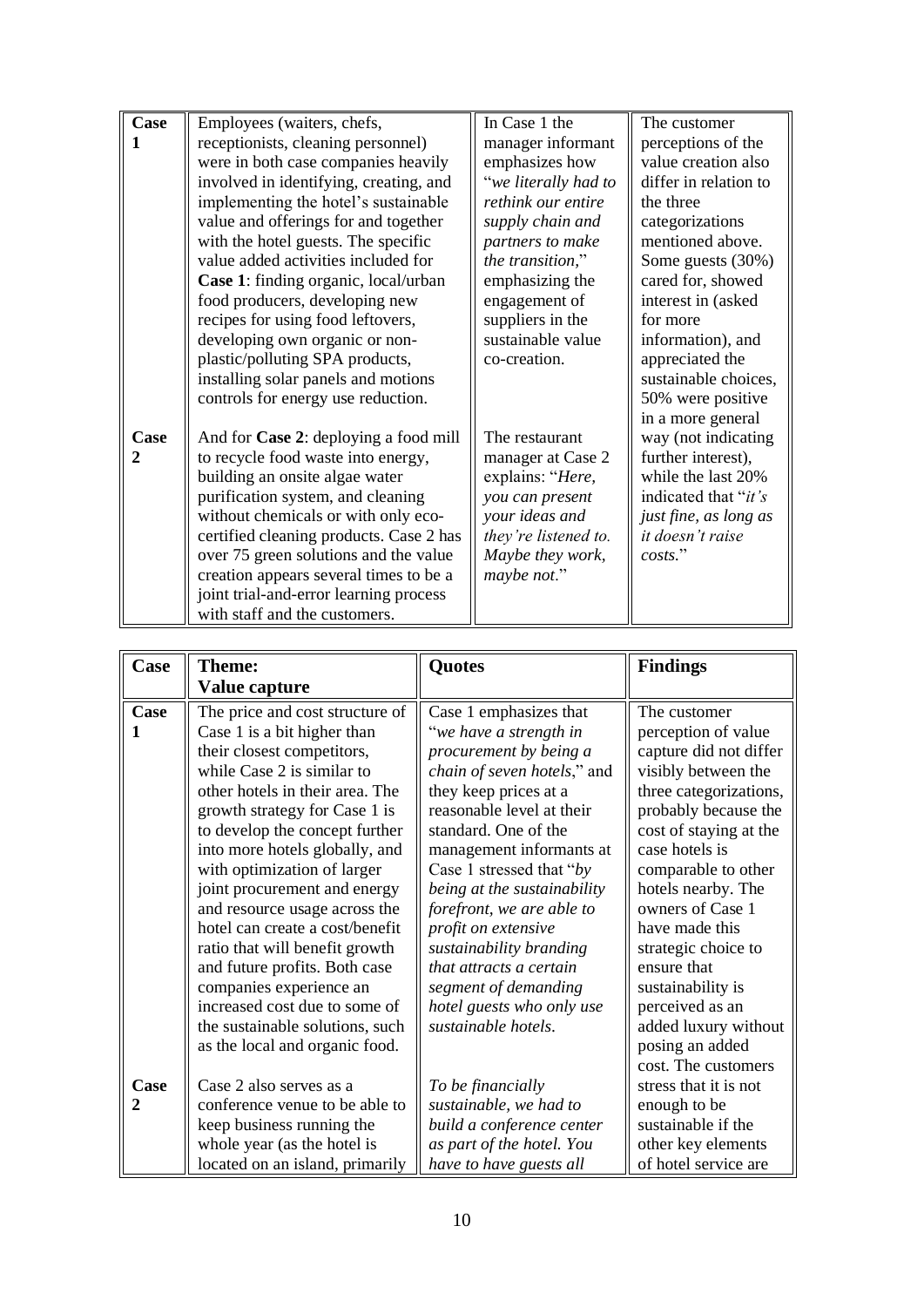| visited during summer          | year $\ldots$ 40% of our costs | not present: "The    |
|--------------------------------|--------------------------------|----------------------|
| months), which is a strength   | are wages, and I can't save    | feeling of luxury is |
| in their value capture.        | in this area if $I$ want to    | important-to feel    |
| However, in case 2 cost        | deliver 4-star service and     | comfortable and that |
| reductions are made through    | still live up to the           | the staff treats you |
| more efficient energy and      | collective bargaining          | well." This is also  |
| resource usage, e.g., through  | agreement."                    | stressed by another  |
| solar panels, motion controls, |                                | guest: "You don't    |
| and algae water purifications, |                                | check into a hotel   |
| which are also long-term cost  |                                | because you want to  |
| effective. The growth strategy |                                | save the             |
| is primarily to sustain and    |                                | environment."        |
| further develop the existing   |                                |                      |
| hotel                          |                                |                      |

#### *4.1 Co-creation in the value processes of sustainable service*

As several of the sustainable services of the hotels SBMs relate directly to the behavior of the customers (e.g., organic food and beverages, use of hot water/light, use of sanitary consumables), there is clearly a requirement of co-creation between providers and consumers in sustainable service innovation and SBMs. Thus, by changing their behavior toward more sustainable behaviors and actions, hotel guests (co-)create and co-capture sustainable value. Also, hotel guests would propose new values/services to pursue, provide ideas for new sustainable solutions that they had seen/experienced at other sustainable hotels, and capture sustainable value through their more sustainable behaviors. To capture value through new sustainable services, a hotel still has to perform on the "old parameters" of great hotel business services delivered by serviceminded staff, a great location, delicious food, and luxurious, comfortable service targeting the customers' needs. However, it may be necessary to sacrifice other things for sustainability/sustainable services, which is acceptable, but only to some extent. To change the traditional (and expected) hotel value creation, it is necessary to communicate why to co-capture value through happy guests that assist in minimizing the environmental footprints of hotel business. Thus, co-creation happens across all the value processes and proposing, creating, delivering and capturing sustainable value happens simultaneously and/or overlapping in sustainable service innovations and SBMs.

#### *4.2 Value perception and the role of storytelling and communication*

As sustainable hotels have to perform service innovative to solve the sustainable issues of running a hotel (energy and water use, waste, CO2 (cleaning) chemicals, etc.), explaining these innovations and the reasoning behind them is important for customers' perception and understanding of the sustainable value. This is of specific importance for non-green customers, who might otherwise not understand or might perceive the sustainable services as less attractive or as a bad alternative to conventional services (e.g., organic toiletries in reusable containers vs. free bags of toiletries). Thus, communication and storytelling are important parts of sustainable value (co- )creation and delivery, particularly in the perception of the sustainability of the value created and delivered. Although both case companies provided their guests with different forms of written communication (posters, leaflets, signs) on their sustainable service innovations (e.g., Case 2 had an entire information wall), the findings from the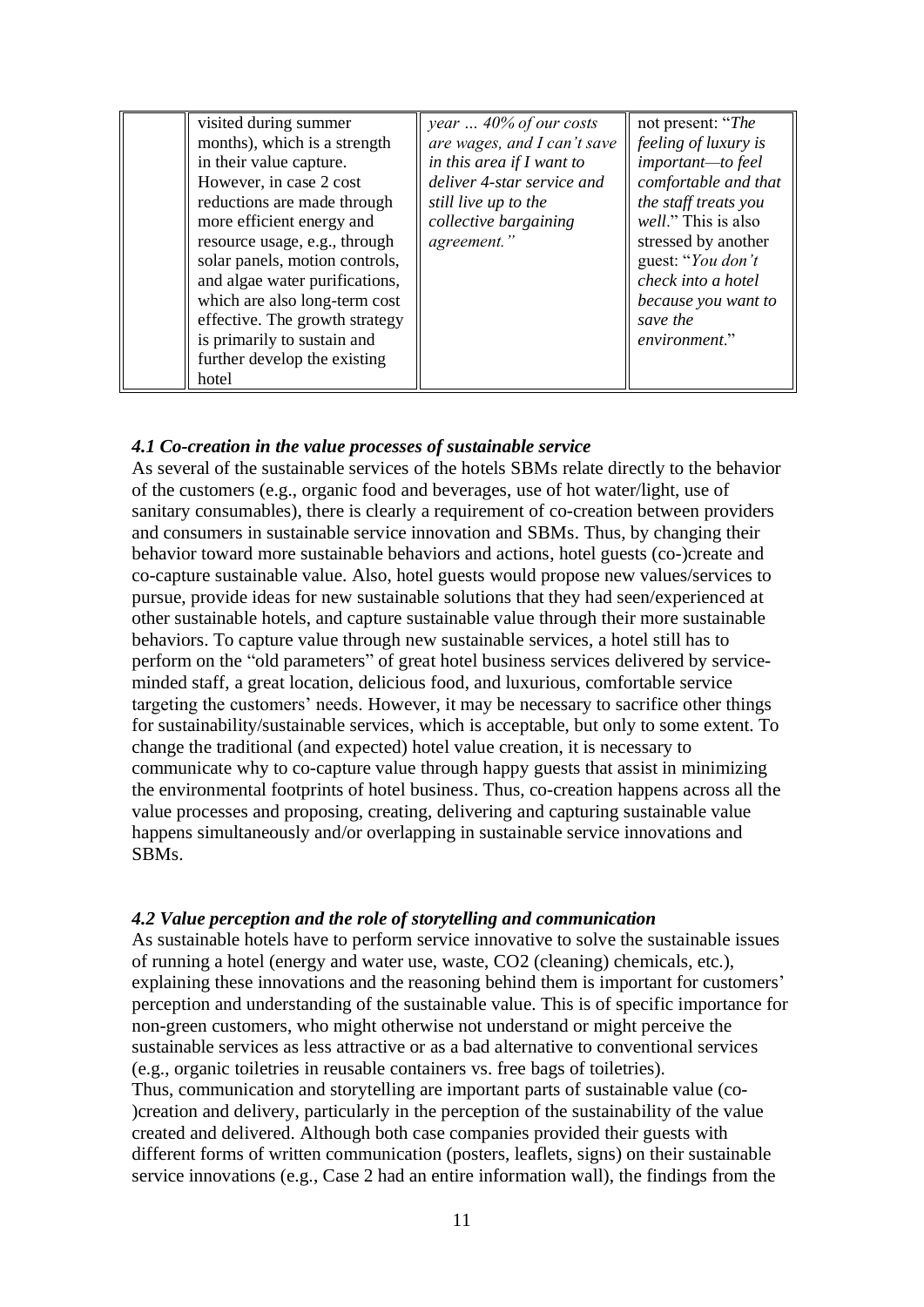customers and staff stressed that one-to-one communication and explanation of the sustainable offerings and solutions was much more effective and believable. Consequently, sustainable hotel staff have new tasks as ambassadors and storyteller, showcasing and explaining the sustainable value creation through actions like, for example: putting up signs on why yesterday's bread is preferable (better for toasting), receptionists and bartenders continuously explaining advantages of organic food choices (Case 1), and staff visualizing explanations of energy savings and purification systems (Case 2). This increase in sustainability awareness not only impacts the hotel, but several employee informants underlined that their work "*creates circles of sustainability*" as they "*bring the sustainable knowledge and habits into their homes"* and other contexts.

Thus, these findings underline the activities of co-creation across all the value processes of SBM as well as an added element, i.e. *value perception*, in sustainable service business models. These findings from the study are illustrated in Figure 2 below.



Figure 2: The sustainable service business model

## **5. Discussion and concluding remarks**

The findings reveal a number of key aspects and activities in proposing, creating, and capturing sustainable value when challenging service innovation with new sustainable values. Three issues are discussed here. They are prevalent throughout the empirical data and relate strongly to the issues in theory of sustainable service innovation and sustainable service business models, which is specifically addressed along with practical implications and future research.

First, findings imply that customers/guests in service companies like hotels play a very potent role in co-creating value and in co-developing the business of the hotel and their sustainable offerings together with the hotel staff through their questions, feedback, and criticism. Thus, hotel guests and their knowledge are an integral part of the sustainable service experience and value co-creation. The findings underline that sustainable value must be co-created with customers, as stated by Vargo and Lusch (2008), and this is a major characteristic of service innovation (Lusch & Nambisan, 2015). A theoretical contribution to the existing research on SBM and co-creation identifies that in service SBM the co-creation happens not only in the phase of value creation, but also in value proposition and value capture. The *sustainable* value will not be achieved if customers and providers do not develop this together – the *consumption* of more sustainable value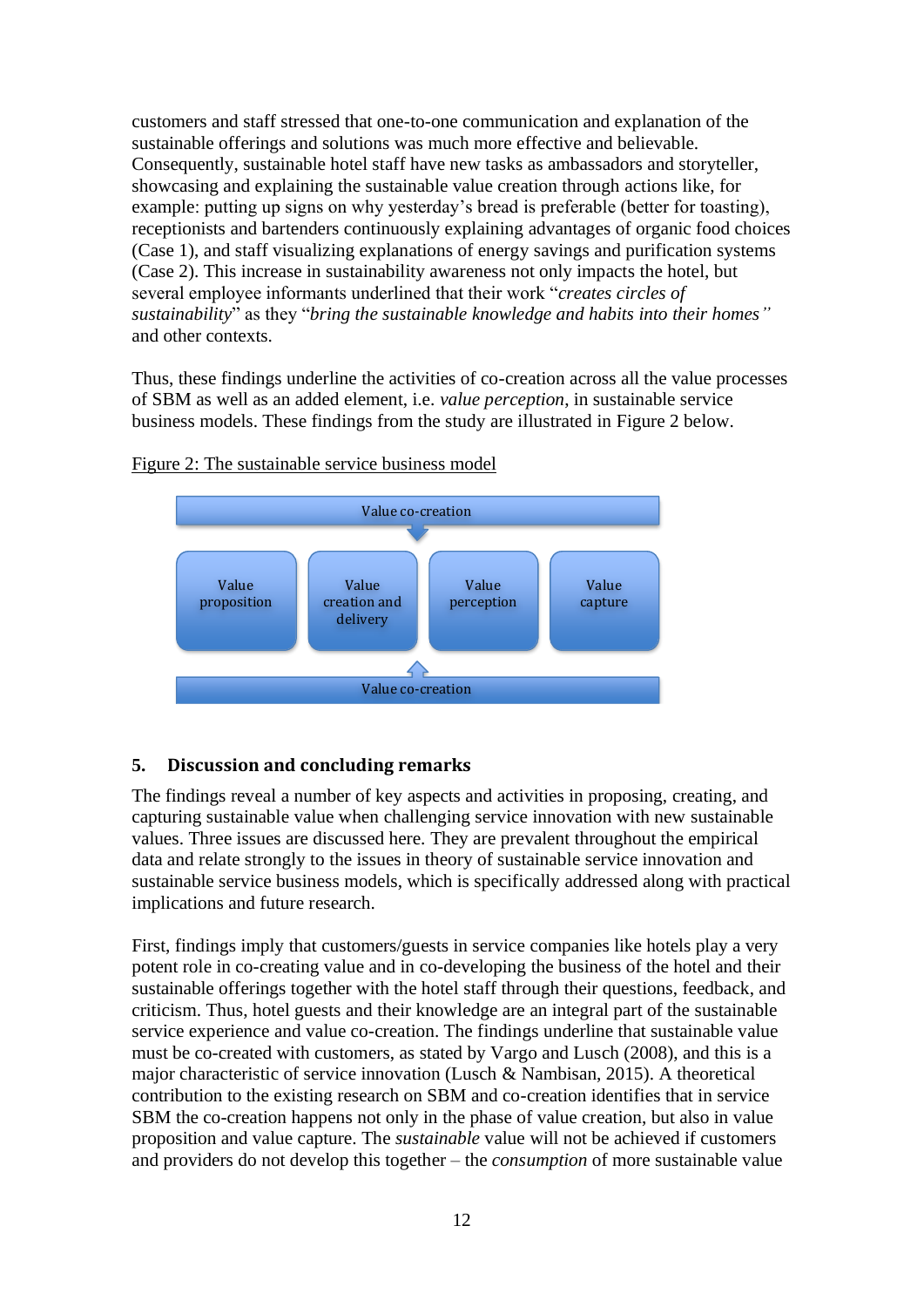is critical to sustainable service business model innovation as the business becomes even stronger, when customers react to providers' propositions and add to these.

However, there is a risk that customers will eventually become the limiting factor as to how (radically) sustainable a hotel/service company can become, if the hotels become too "dependent" on this co-creation. Several of the sustainability improvements in the cases do not affect the value perceived by the customers (e.g., resource efficiency in buildings, water cleaning, reuse of materials) even if they are of major importance for environmental improvements. However, these initiatives may have great advantages on the value capture side if reduced resource consumption can be accounted as cost savings. The service industry is therefore challenged to develop sustainable values that go beyond service creation and delivery. Co-creation of value between providers and customers is critical, but not sufficient to rely on for a innovative sustainable development.

Second, the findings clearly reveal that co-creation takes place - value is created jointly between service providers and customers. There is a fine line here between value proposition and value creation, and the propositions are dependent on the joint effort of customers and providers, as without customers' acceptance the new propositions will have no effect on a sustainable development. Whether a value is developed always depends on customers' acceptance, especially with a value-in-exchange notion, but a business can be successful if there are several choices for customers, which is not the same for a sustainable business (Bocken et al., 2015). Customers need to make (e.g.) resource- and energy-reducing choices that might not add to their initial, and perhaps key, expectation of the service consumed. Ultimately, the customer decides what they consider sustainable value. Thus, although the hotel management and staff may have gone out of their way to create the best possible sustainable solution, the customers eventually determine whether they think a service or business model is sustainable and whether the specific offering or activity creates sustainable value for them. This presents the second theoretical contribution to our understanding of the value processes of BMs. The majority of the literature, as stated before, has a product-dominant logic; however, with sustainable services, (developing and supporting) the element of *value perception* becomes a key element in creating and capturing sustainable value through sustainable service business models. A value perception element stresses the need of awareness of sustainability, which can be enhanced with sustainable communication/storytelling, stewardship/ambassadors and intrinsic/extrinsic motivation toward sustainability through involvement and engagement of the providers' staff and customers.

Finally, hotels need to be more innovative in their sustainable value creation and cocreation, as competition will increase when sustainable hotels are becoming more and more common. This includes the need to educate and inspire hotel staff even more for them to be innovative in their value co-creation with the customers, and to be able to provide solid answers based on valid information, as the informants/hotel guests were slightly critical of sustainability and requested facts and proof of concept. The managerial implications hereof are that new competencies are required. Storytelling abilities are necessary, for example, as the "story" of sustainability must include personal stories and storytelling in explaining the sustainability of the hotel's specific service offerings and business model instead of traditional communication channels like posters, brochures, and sustainability prizes, as these are considered mainstream, and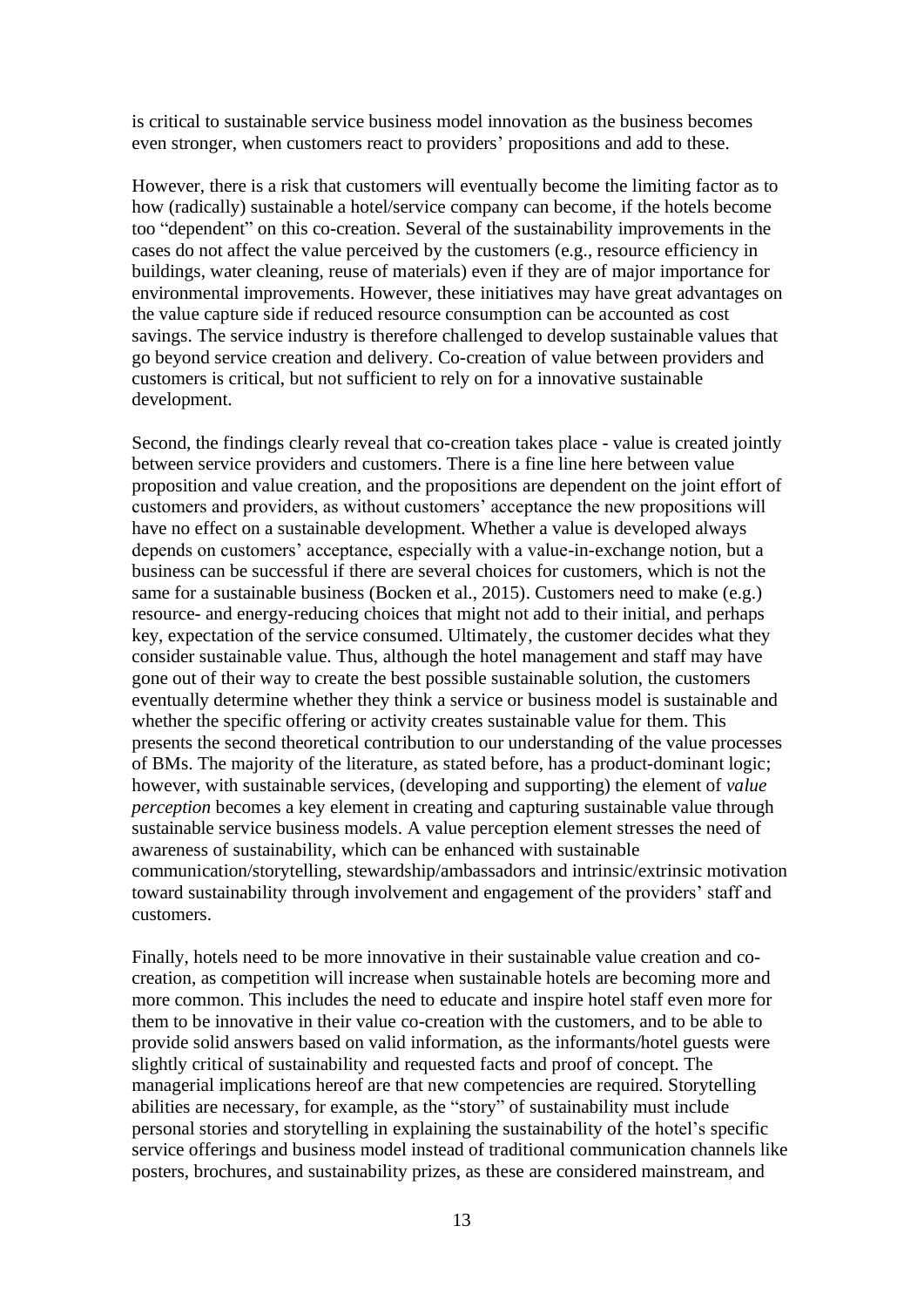the latter in particular makes customers skeptical. Hotel employees are key assets in the co-creation of sustainable value and competence development and creation of motivation are key activities. Also, if customers take part in the storytelling, the value capture for the hotels will most likely be strengthened, as they continue to market the hotel and continue co-creation of sustainable value. *Sustainable* value is not only cocreated but also *co-captured*.

The one aspect that exceeds others in the analysis is how utterly present the co-aspect is in implementing new SBMs. An implication hereof should be emphasized. Hotels need to make a clear distinction between the different types of customers and how they perceive sustainable value creation and sustainable services differently. Where some customers seek hotels that they perceive to be sustainable, others assign no such value: some are positively surprised and enlightened, while others are annoyed by being unable to get the kind of beef, toiletries, or regular cola they expect. The managerial implications hereof are that companies must diversify their offerings and communication approaches to cater to all segments. The findings also stress that too much information about sustainability may be viewed as "greenwashing" or become a nuisance to hotel guests who are primarily interested in a relaxing vacation and do not want to be "lectured."

The theoretical contributions from these conclusions relate to how sustainable value is proposed, created, captured, and perceived in SBMs, as stressed by a number of researchers (e.g., Boons & Lüdeke-Freund, 2013; Bocken et al., 2015). The dual perspective in this study (provider and customer) on sustainable value propositions, value creation and delivery, and value capture stresses the necessity of actively evaluating both the service provider and user of SBMs, as sustainable service innovation is co-created in the interaction hereof. Another contribution relates to the development of SBMs in service, as the extant SBM literature is closely related to the creation and delivery of physical goods as in production/product-oriented industries.

Creating and capturing sustainable value through SBMs in a service industry like hotels requires higher levels of employee and customer involvement than is emphasized in literature on business models in the production industry. This obviously relates to the very nature of service, which occurs as it is produced and used (Sundbo, 1997; Lusch & Nambisan, 2015). In SBMs in the service industrial context, the employees become the storytellers creating the sustainable value, while the customers act as the interpreters of the actual sustainable value being delivered and captured. Consequently, customer and employee involvement become key activities in building and creating value through SBMs. The managerial implications of the findings stress the need for diversification of the business model and offerings and targeting the sustainable offerings and the communications hereof toward specific segments to ensure competitive advantages and business performance. Both employees and customers have to be made into living ambassadors and storytellers of the SBM and its unique and sustainable activities and service offerings. Thus, dialogue, training, and knowledge sharing are integral parts of developing service personnel to be able to deliver the value of a hotel's SBM.

The limitations of the study also provide new venues for further research. For one, the case study is limited to two sustainable hotels. A comparative study between conventional and sustainable hotels might reveal key similarities and differences in business models and identify the key elements in making the transition to an SBM. In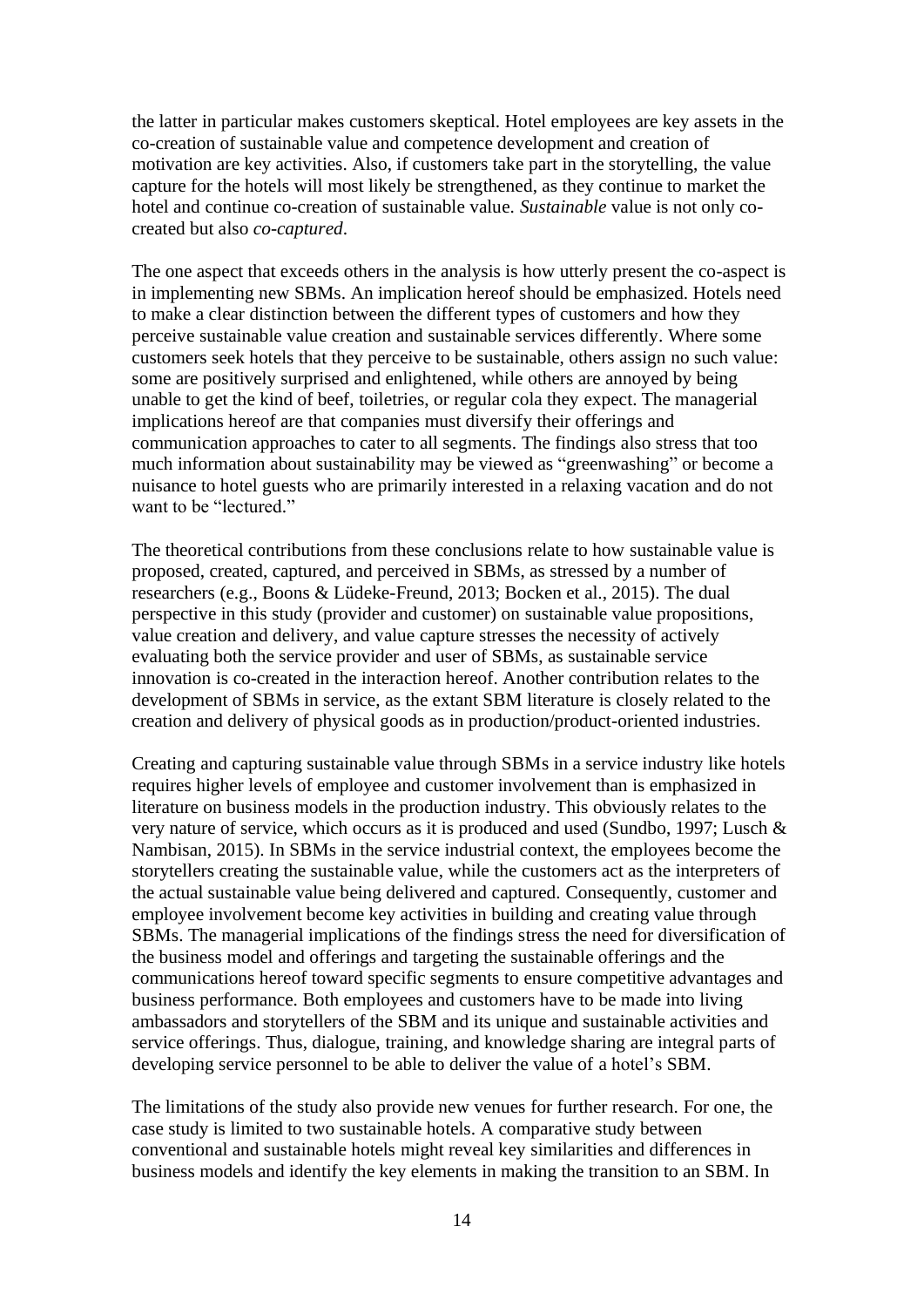addition, an increased number of guest/customer informants could have provided even more detailed information of the different categories of hotel guests and potential influences on their perceptions of SBMs. The geographical context of the case study two Danish-owned hotels/hotel chains—might also influence how hotels' SBMs are created, captured, and perceived, as Scandinavian hotels and countries already have a global brand of sustainability and environmentally friendly businesses. A cross-national case study would therefore be interesting in terms of further elaborating the differences in the perception of SBMs and the in sustainable value creation, delivery, and capture across borders.

## **References**

Aagaard, A. (2018). *Sustainable business models—innovation, implementation and success.* Palgrave MacMillan.

Adner, R. (2017). Ecosystem as structure: an actionable construct for strategy. *Journal of Management, 43*(1), 39–58.

Bansal, P. & Roth, K. (2000). Why companies go green: a model of ecological responsiveness. *Academy of Management Journal, 43*(4), 717–736.

Beltramello, A., Haie-Fayle, L., & Pilat, D. (2013). *Why new business models matter for green growth.* Paris: OECD Publishing.

Birkin, F., Polesie, T., & Lewis, L. (2009). A new business model for sustainable development: an exploratory study using the theory of constraints in Nordic organizations. *Business Strategy and the Environment, 18*, 277–290.

Bitner, M. J., & Brown, S. W. (2008). The service imperative. *Business Horizons, 51*(1), 39–46.

Bitner, M. J., Ostrom, A. L., & Morgan, F. N. (2008). Service blueprinting: a practical technique for service innovation. *California Management Review, 50*(3), 66–94.

Bocken, N. M. P., Rana, P., & Short, S. W. (2015). Value mapping for sustainable business thinking. *Journal of Industrial Production Engineering, 32*(1), 67–81.

Boons, F., & Lüdeke-Freund, F. (2013). Business models for sustainable innovation: state-of-the-art and steps towards a research agenda. *Journal of Cleaner Production, 45*, 9–19.

Bowman, C., & Ambrosini, V. (2000). Value creation versus value capture: towards a coherent definition of value in strategy. *British Journal of Management, 11*, 1–15.

Bruno, D., & Bruno, S. (2018). Enhancing socio-ecological value creation through sustainable innovation 2.0: moving away from maximizing financial value capture. *Journal of Cleaner Production, 171*, 1593–1604.

Carrillo-Hermosilla, J., del Rio, P., & Könnölä, T. (2010). Diversity of ecoinnovations: reflections from selected case-studies. *Journal of Cleaner Production, 18*(10–11), 1073–1083.

Carroll, A. B., & Shabana, K. M. (2010). The business case for corporate social responsibility: a review of concepts, research and practice. *International Journal of Management Reviews, 12*(1), 85–105.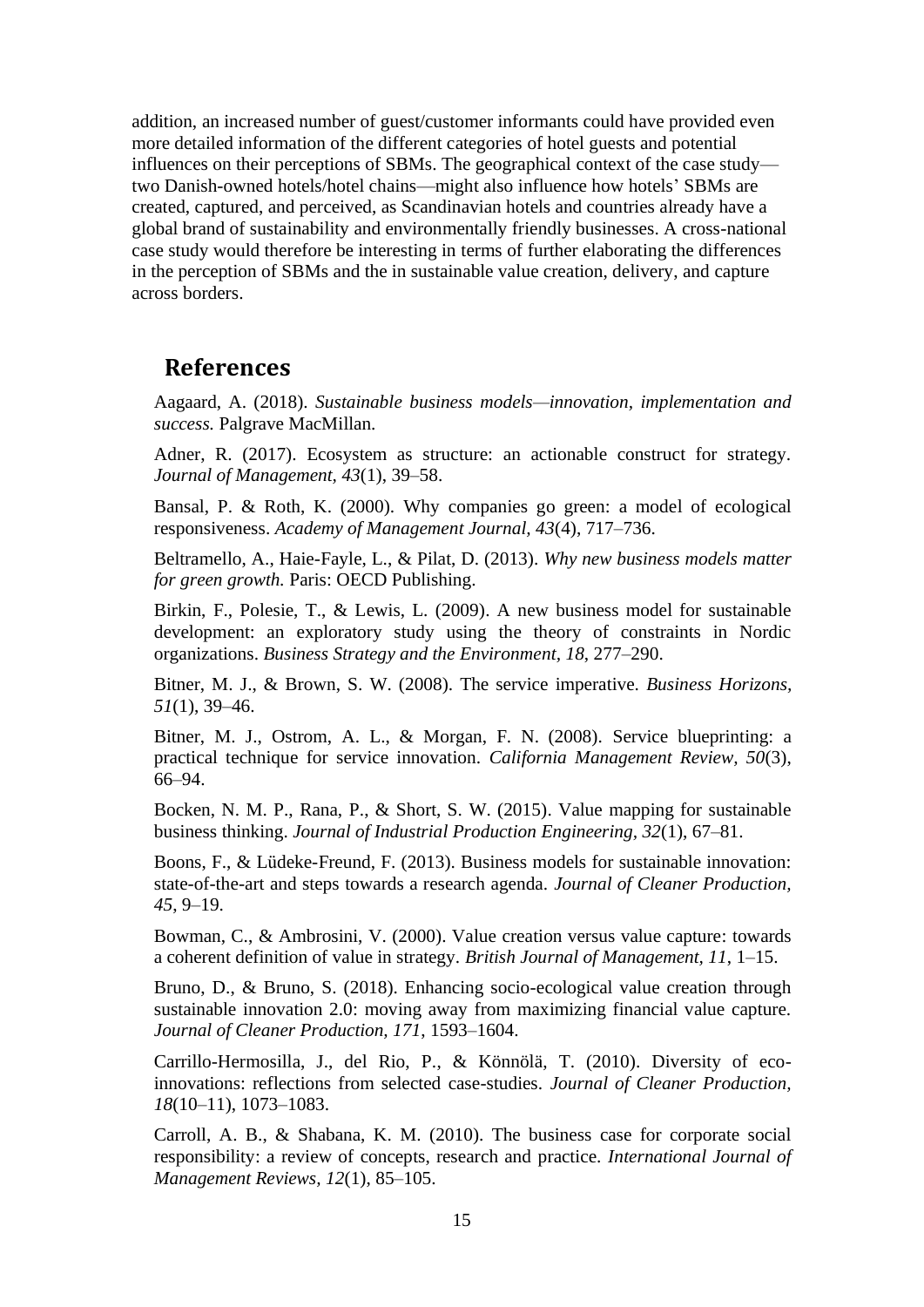Chen, K. H., Wang, C. H., Huang, S. Z., & Shen, G. C. (2016). Service innovation and new product performance: the influence of market-linking capabilities and market turbulence. *International Journal of Production Economics, 172*, 54–64.

Chesbrough, H. (2006). *Open business models: how to thrive in the new innovation landscape*. Harvard Business Press.

Chou, C., Chen, C., & Conley, C. (2015). Creating value through service offerings. *Research-Technology Management, 58*(March–April), 48–55.

Edmondson, A. C., & McManus, S. E. (2007). Methodological fit in management field research. *Academy of Management Review, 32*(4), 1246–1264.

Edvardsson, B., & Olsson, J. (1996). Key concepts for new service development. *The Service Industries Journal, 16*(2), 140–164.

Eisenhardt, K. A. (1989). Building theories from case study research. *Academy of Management Review, 14*(4), 532–550.

Eisenhardt, K. A., & Graebner, M. E. (2007). Theory building from cases: opportunities and challenges. *Academy of Management Journal, 50*(1), 25–32.

Eras, J., Santos, V., Gutierrez, A., Plasencia, M., Haeseldonckx, D., & Vandecasasteele, C. (2016). Tools to improve forecasting and control of the electricity consumption in hotel. *Journal of Cleaner Production, 137*, 803–812.

Fitzsimmons, J. A., & Fitzsimmons, M. J. (2000). *New service development: creating memorable experiences.* Thousand Oaks, CA: Sage.

Foss, N. J., & Saebi, T. (2016). Fifteen years of research on business model innovation: how far have we come, and where should we go? *Journal of Management 43*(1). doi:10.1177/0149206316675927

Global Sustainable Tourism Dashboard. (2017). Sustainable production. [http://tourismdashboard.org/explore-the-data/sustainable-production/.](http://tourismdashboard.org/explore-the-data/sustainable-production/)

Grönroos, C., & Ravald, A. (2011). Service as business logic: implications for value creation and marketing. *Journal of Service Management, 22*(1), 5–22.

Grönroos, C., & Voima, P. (2013). Critical service logic: making sense of value creation and co-creation. *Journal of the Academy of Marketing Science, 41*(2), 133– 150.

Gummesson, E. (2008). Extending the service-dominant logic: from customer centricity to balanced centricity. *Journal of the Academy of Marketing Science, 36*, 15–17.

Hart, S. L., & Milstein, M. B. (2003). Creating sustainable value. *Academy of Management Executives 17*(2), 56–67.

den Hertog, P., van der Wietze, A., and de Jong, M. W. (2010). Capabilities for managing service innovation: towards a conceptual framework. *Journal of Service Management, 21*(4), 490–514.

Hilton, T., Hughes, T., & Chalcraft, D. (2012). Service co-creation and value realization. *Journal of Marketing Management, 28*(13–14), 1504–1519.

Horng, J.-S., Liu, C.-H.S., Chou, S.-F., Tsai, C.-Y., & Hu, D.-C. (2018). Developing a sustainable service innovation framework for the hospitality industry. *International Journal of Contemporary Hospitality Management, 30*(1), 455–474.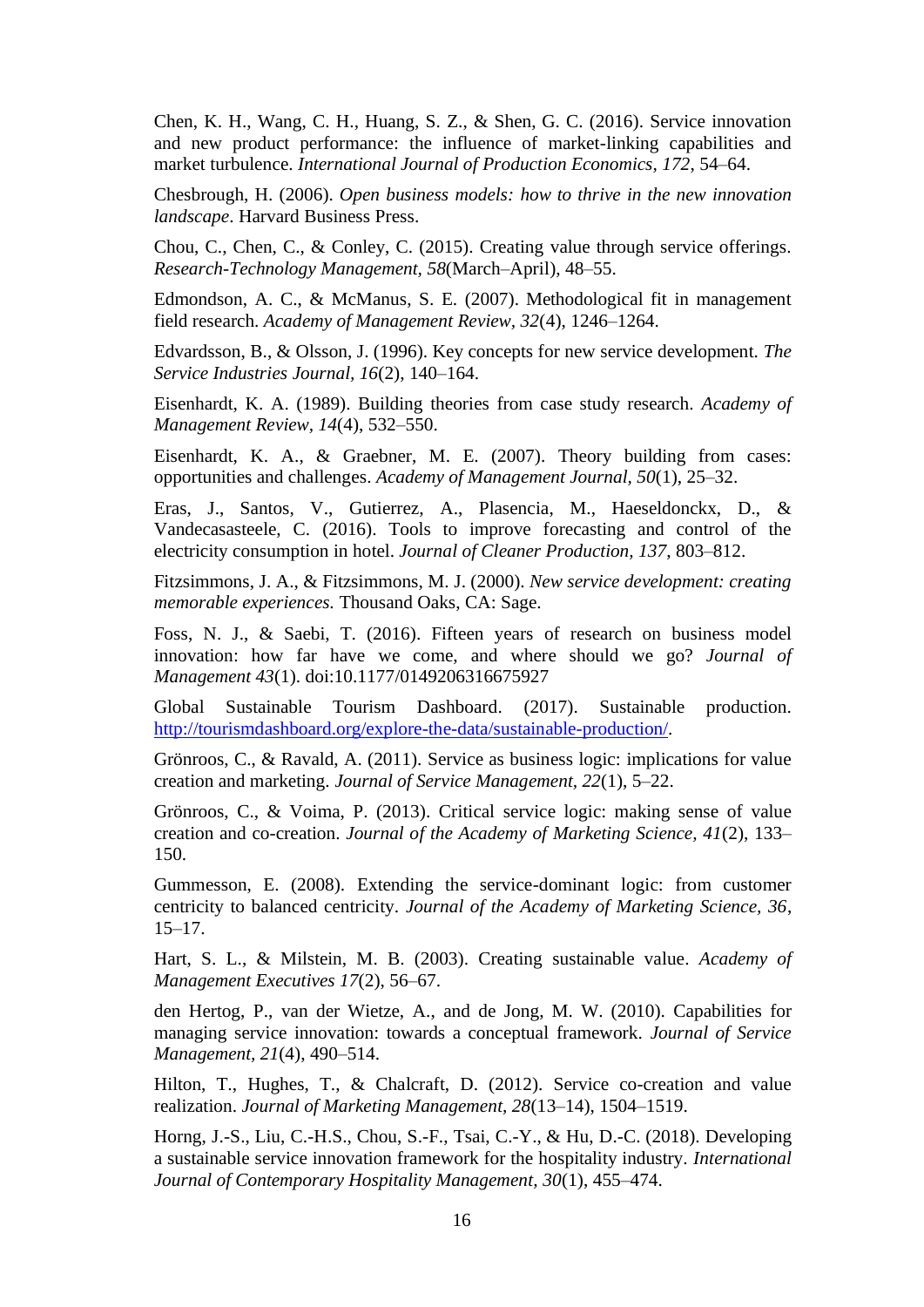Jaakkola, E., Helkkula, A., & Aarikka-Stenroos, L. (2015). Service experience cocreation: conceptualization, implications, and future research directions. *Journal of Service Management, 26*(2), 182–205.

Joyce, A., Paquin, R., & Pigneur, Y. (2015). The triple layered business model canvas: a tool to design more sustainable business models. Nancy, France, ARTEM Organizational Creativity International Conference.

Kvale, S. & Brinkmann, S. (2008). *InterViews—learning the craft of qualitative research interviewing* (2nd ed.). Thousand Oaks, CA: SAGE Publications.

Lepak, D. P., Smith, K. G., & Taylor, M. S. (2007). Value creation and value capture: a multilevel perspective. *Academy of Management Review, 32*(1), 180–194.

Lodsgård, L., & Aagaard, A. (2017). Creating value through CSR across company functions and NGO collaborations: a Scandinavian cross-industry case study. *Scandinavian Journal of Management, 33*, 162–174.

Lusch, R. F., & Nambisan, S. (2015). Service innovation: a service-dominant logic perspective. *MIS Quarterly, 39*(1), 155–176.

Lusch, R. F., Vargo, S. L., & O'Brien, M. (2007). Competing through service: insights from service- dominant logic. *Journal of Retailing, 83*(1), 5–18.

Makadok, R., & Coff, R. (2002). The theory of value and the value of theory: breaking new ground versus reinventing the wheel. *Academy of Management Review, 27*(1), 10–13.

McCutcheon, D. M., & Meredith, J. E. (1993). Conducting case study research in operations management. *Journal of Operations Management, 11*, 239–256.

O'Hern, M. S., & Rindfleisch, A. (2010). Customer co-creation: a typology and research agenda. *Review of Marketing Research, 6*, 84–106.

Osterwalder, A., Pigneur, Y., & Tucci, C. L. (2005). Clarifying business models: origins, present, and future of the concept. *Communications of the Association for Information Systems, 16*(1), 1–25.

Pedersen, E. R. G., Gwozdz, W., & Hvass, K. H. (2016). Exploring the relationship between business model innovation, corporate sustainability, and organizational values within the fashion industry*. Journal of Business Ethics.* doi:10.1007/s10551- 016-3044-7.

Prahalad, C. K., & Ramaswamy, V. (2004). *The future of competition: co-creating unique value with customers*. Boston, MA: Harvard Business School Press.

Richardson, J. (2008). The business model: an integrative framework for strategy execution. *Strategic Change, 17*, 133–144.

Schaltegger, S., Hansen, E. G., & Lüdeke-Freund, F. (2016). Business models for sustainability: origins, present research, and future avenues. *Organization and Environment, 29*(1), 3–10.

Schaltegger, S., Lüdeke-Freund, F., & Hansen, E. G. (2012). Business cases for sustainability: the role of business model innovation for corporate sustainability. *International Journal of Innovation and Sustainable Development, 6*(2), 95–119.